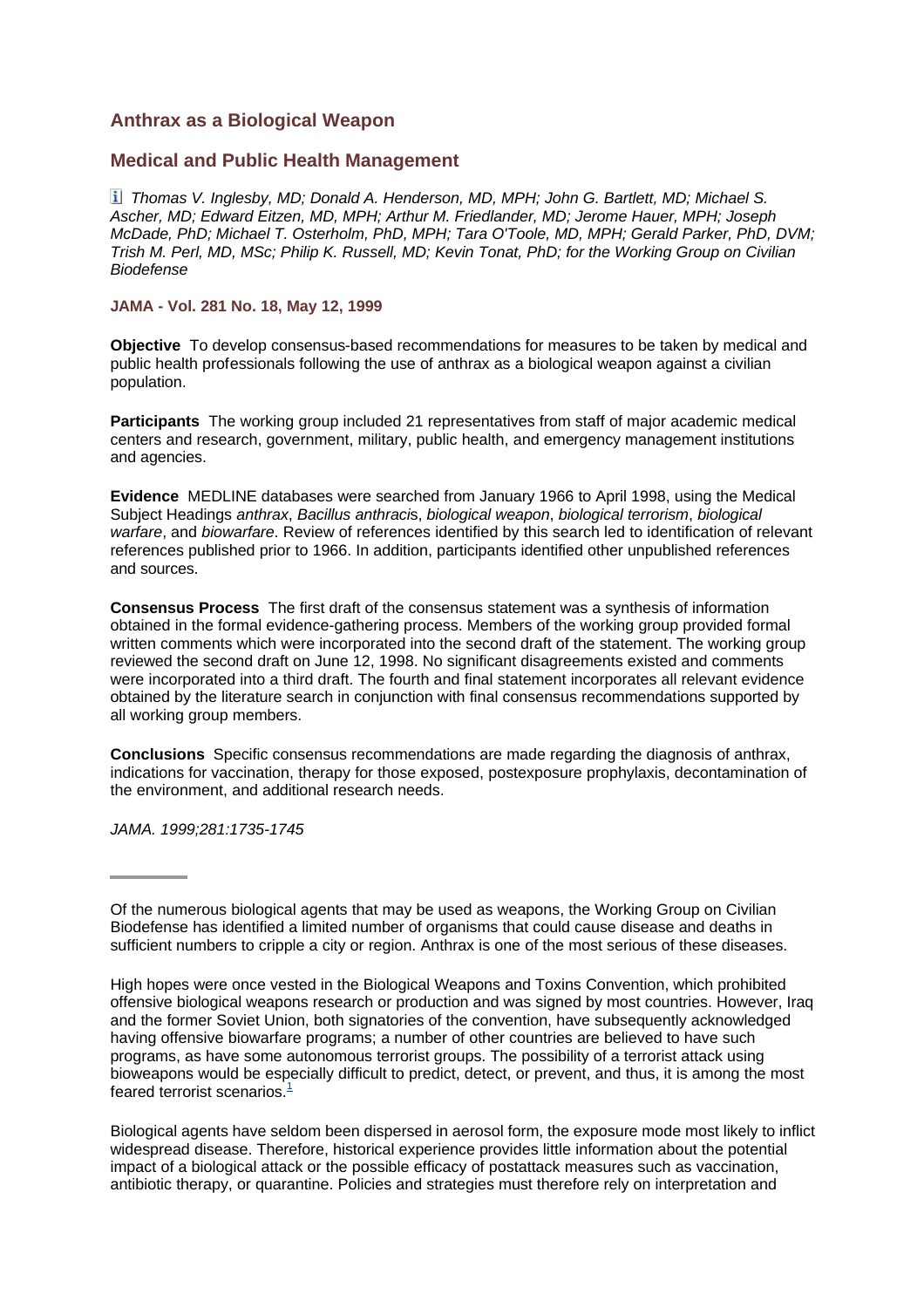extrapolation from an incomplete knowledge base. The Working Group on Civilian Biodefense reviewed the available literature and expertise and developed consensus recommendations for medical and public health measures to be taken following such an attack.

# **CONSENSUS METHODS**

The working group comprised 21 representatives from academic medical centers and research, government, military, public health, and emergency management institutions and agencies.

MEDLINE databases were searched from January 1966 to April 1998 for the Medical Subject Headings *anthrax*,*Bacillus anthraci*s, *biological weapon*, *biological terrorism*, *biological warfare*, and *biowarfare*. Review of references led to identification of additional relevant references published prior to 1966. In addition, experts in the working group identified unpublished references and sources.

The first draft of the working group's consensus statement was the result of synthesis of information obtained in the formal evidence-gathering process. Members of the working group were asked to make formal written comments on this first draft of the document in May 1998. Suggested revisions were incorporated into the second draft of the statement. The working group was convened to review the second draft of the statement on June 12, 1998, at the Johns Hopkins Center for Civilian Biodefense Studies, Baltimore, Md. Consensus recommendations were made; no significant disagreements existed at the conclusion of this meeting. The third draft incorporated changes suggested at the conference and working group members had an additional opportunity to review the draft and suggest final revisions. The final statement incorporates all relevant evidence obtained by the literature search in conjunction with final consensus recommendations supported by all working group members. Funding for the development of the working group consensus statement was primarily provided by each representative's institution or agency. The Office of Emergency Preparedness, Department of Health and Human Services (DHHS), provided travel funds for 4 members of the group.

The assessment and recommendations provided herein represent the best professional judgment of the working group based on data and expertise currently available. The conclusions and recommendations need to be regularly reassessed as new information becomes available.

# **HISTORY OF CURRENT THREAT**

For centuries, anthrax has caused disease in animals and, uncommonly, serious illness in humans throughout the world.<sup>2</sup> Research on anthrax as a biological weapon began more than 80 years ago.<sup>3</sup> Today, at least 17 nations are believed to have offensive biological weapons programs $4$ ; it is uncertain how many are working with anthrax. Irag has acknowledged producing and weaponizing anthrax.<sup>5</sup>

Most experts concur that the manufacture of a lethal anthrax aerosol is beyond the capacity of individuals or groups without access to advanced biotechnology. However, autonomous groups with substantial funding and contacts may be able to acquire the required materials for a successful attack. One terrorist group, Aum Shinrikyo, responsible for the release of sarin in a Tokyo, Japan, subway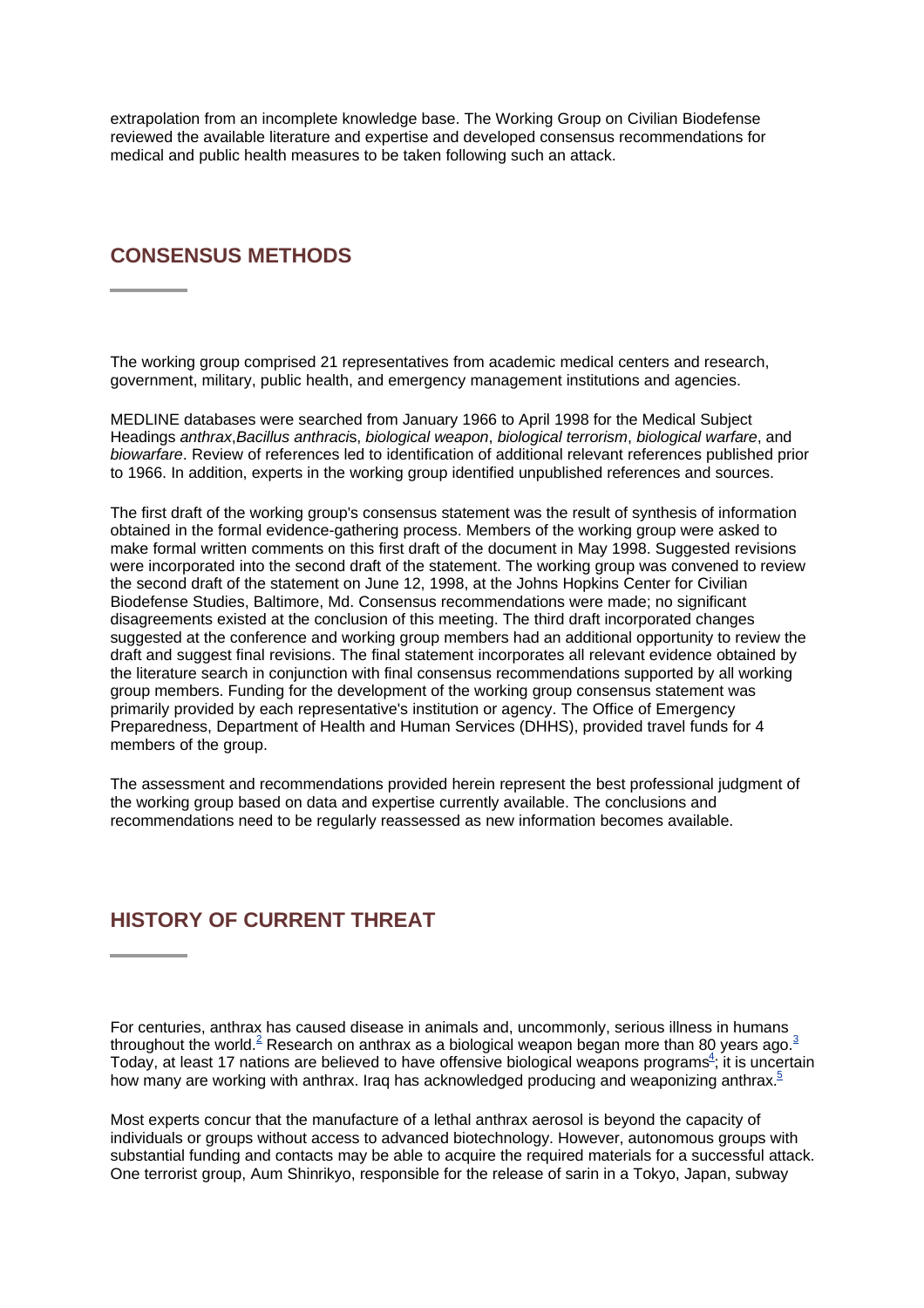station in 1995, $^6$  dispersed aerosols of anthrax and botulism throughout Tokyo on at least 8 occasions. For unclear reasons, the attacks failed to produce illness.<sup>7</sup>

The accidental aerosolized release of anthrax spores from a military microbiology facility in Sverdlovsk in the former Soviet Union in 1979 resulted in at least 79 cases of anthrax infection and 68 deaths and demonstrated the lethal potential of anthrax aerosols.<sup>8</sup> An anthrax aerosol would be odorless and invisible following release and would have the potential to travel many kilometers before disseminating. <sup>9, 10</sup> Evidence suggests that following an outdoor aerosol release, persons indoors could be exposed to a similar threat as those outdoors.  $\frac{11}{11}$ 

In 1970, a World Health Organization (WHO) expert committee estimated that casualties following the theoretical aircraft release of 50 kg of anthrax over a developed urban population of 5 million would be 250,000, 100,000 of whom would be expected to die without treatment.  $9^{\circ}$  A 1993 report by the US Congressional Office of Technology Assessment estimated that between 130,000 and 3 million deaths could follow the aerosolized release of 100 kg of anthrax spores upwind of the Washington, DC, area—lethality matching or exceeding that of a hydrogen bomb.<sup>12</sup> An economic model developed by the Centers for Disease Control and Prevention (CDC) suggested a cost of \$26.2 billion per 100,000 persons exposed.<sup>13</sup>

# **EPIDEMIOLOGY**

Naturally occurring anthrax is a disease acquired following contact with anthrax-infected animals or anthrax-contaminated animal products. The disease most commonly occurs in herbivores, which are infected by ingesting spores from the soil. Large anthrax epizootics in herbivores have been reported; during a 1945 outbreak in Iran, 1 million sheep died.<sup>14</sup> Animal vaccination programs have reduced drastically the animal mortality from the disease.<sup>15</sup> However, anthrax spores continue to be documented in soil samples from throughout the world.<sup>16-18</sup>

In humans, 3 types of anthrax infection occur: inhalational, cutaneous, and gastrointestinal. Naturally occurring inhalational anthrax is now a rare cause of human disease. Historically, wool sorters at industrial mills were at highest risk. Only 18 cases were reported in the United States from 1900 to 1978, with the majority occurring in special-risk groups, including goat hair mill or goatskin workers and wool or tannery workers. Two of the 18 cases were laboratory associated.<sup>19</sup>

Cutaneous anthrax is the most common naturally occurring form, with an estimated 2000 cases reported annually.<sup>18</sup> Disease typically follows exposure to anthrax-infected animals. In the United States, 224 cases of cutaneous anthrax were reported between 1944 and 1994.<sup>20</sup> The largest reported epidemic occurred in Zimbabwe between 1979 and 1985, when more than 10,000 human cases of anthrax were reported, nearly all of them cutaneous. $21$ 

Gastrointestinal anthrax is uncommonly reported.<sup>18, 22, 23</sup> However, gastrointestinal outbreaks have been reported in Africa and Asia.<sup>24</sup> Gastrointestinal anthrax follows ingestion of insufficiently cooked contaminated meat and includes 2 distinct syndromes, oral-pharyngeal and abdominal.<sup>22, 24-27</sup> In 1982, there were 24 cases of oral-pharyngeal anthrax in a rural northern Thailand outbreak following the consumption of contaminated buffalo meat. $^{24}$  In 1987, there were 14 cases of gastrointestinal anthrax reported in northern Thailand with both oral-pharyngeal and abdominal disease occurring.<sup>25</sup>

No case of inhalational anthrax has been reported in the United States since 1978,  $\frac{19}{20}$  making even a single case a cause for alarm today. As was demonstrated at Sverdlovsk in 1979, inhalational anthrax is expected to account for most morbidity and essentially all mortality following the use of anthrax as an aerosolized biological weapon.<sup>8, 28</sup> In the setting of an anthrax outbreak resulting from an aerosolized release, cutaneous anthrax would be less common than inhalational anthrax, easier to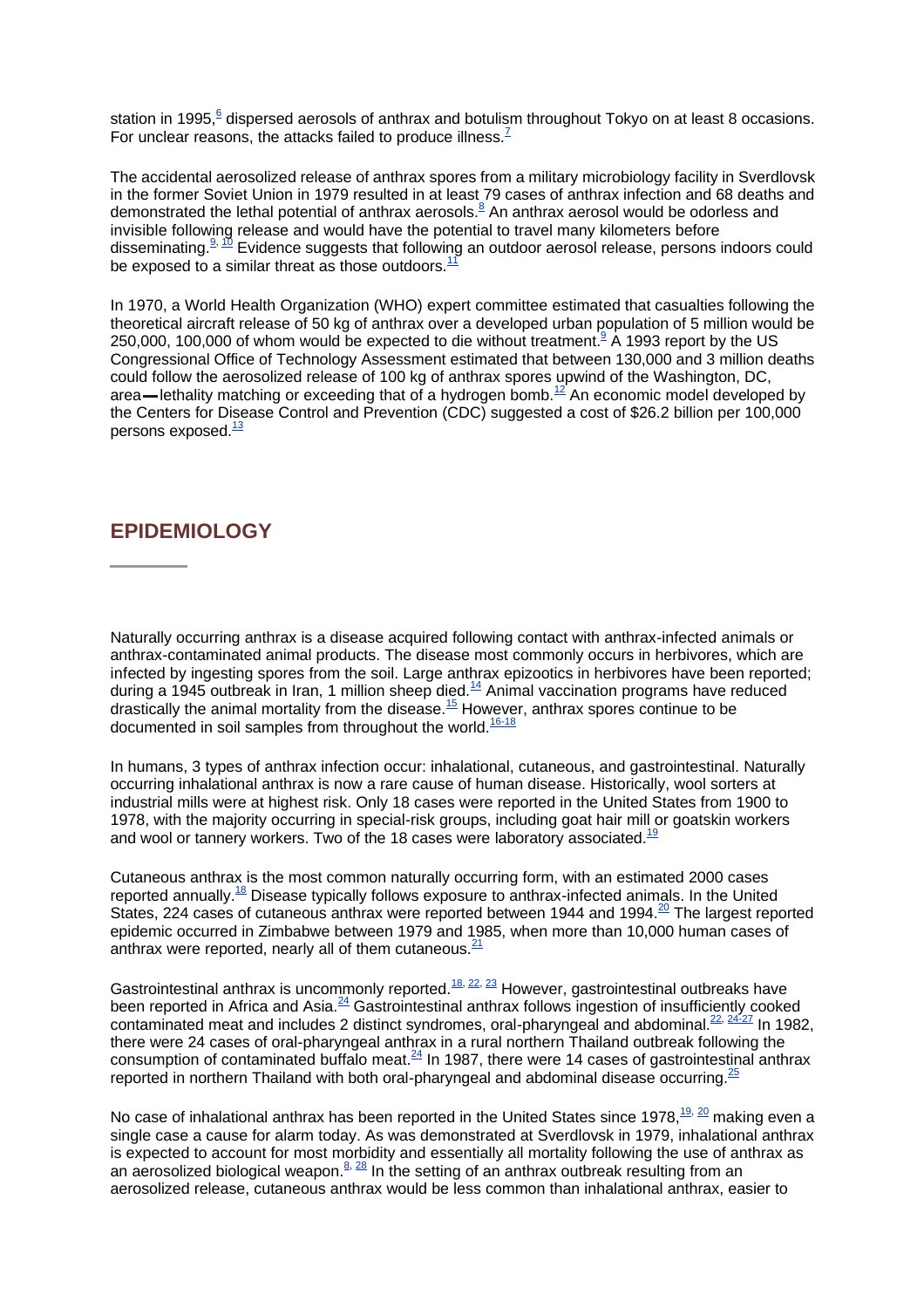recognize, simpler to treat, and associated with a much lower mortality. In the Sverdlovsk experience, there were no deaths in patients developing cutaneous anthrax.<sup>8</sup> There is little information available about the risks of direct contamination of food or water with anthrax spores. Although human infections have been reported, experimental efforts to infect primates by direct gastrointestinal instillation of anthrax spores have not been successful. $\frac{29}{2}$ 

# **MICROBIOLOGY**

*Bacillus anthracis* derives from the Greek word for coal, *anthrakis*, because the disease causes black, coal-like skin lesions. *Bacillus anthraci*s is an aerobic, gram-positive, spore-forming, nonmotile *Bacillus* species. The nonflagellated vegetative cell is large (1-8 µm in length, 1-1.5 µm in breadth). Spore size is approximately 1 µm. Spores grow readily on all ordinary laboratory media at 37°C, with a "jointed bamboo-rod" cellular appearance and a unique "curled-hair" colonial appearance, and display no hemolysis on sheep agar (Figure 1). This cellular and colonial morphology theoretically should make its identification by an experienced microbiologist straightforward, although few practicing microbiologists outside the veterinary community have seen anthrax colonies other than in textbooks  $\frac{30}{2}$ 

Anthrax spores germinate when they enter an environment rich in amino acids, nucleosides, and glucose, such as that found in the blood or tissues of an animal or human host. The rapidly multiplying vegetative anthrax bacilli, on the contrary, will only form spores after local nutrients are exhausted, such as when anthrax-infected body fluids are exposed to ambient air.<sup>16, 17</sup> Full virulence requires the presence of both an antiphagocytic capsule and 3 toxin components (ie, protective antigen, lethal factor, and edema factor).  $30$  Vegetative bacteria have poor survival outside of an animal or human host; colony counts decline to undetectable within 24 hours following inoculation into water.<sup>17</sup> This contrasts with the environmentally hardy properties of the *B anthracis* spore, which can survive for decades.<sup>30</sup>

# **PATHOGENESIS AND CLINICAL MANIFESTATIONS**

#### **Inhalational Anthrax**

Inhalational anthrax follows deposition of spore-bearing particles of 1 to 5 um into alveolar spaces.  $\frac{31}{22}$ Macrophages ingest the spores, some of which undergo lysis and destruction. Surviving spores are transported via lymphatics to mediastinal lymph nodes, where germination may occur up to 60 days later.  $^{28, 29, 33}$  The process responsible for the delayed transformation of spores to vegetative cells is poorly understood but well documented. In Sverdlovsk, cases occurred from 2 to 43 days after exposure.<sup>8</sup> In experimental monkeys, fatal disease occurred up to 58 days<sup>28</sup> and 98 days<sup>34</sup> after exposure. Viable spores have been demonstrated in the mediastinal lymph nodes of monkeys 100 days after exposure. $\frac{35}{2}$ 

Once germination occurs, disease follows rapidly. Replicating bacteria release toxins leading to hemorrhage, edema, and necrosis. $23, 36$  In experimental animals, once toxin production has reached critical threshold, death occurs even if sterility of the bloodstream is achieved with antibiotics.<sup>19</sup> Based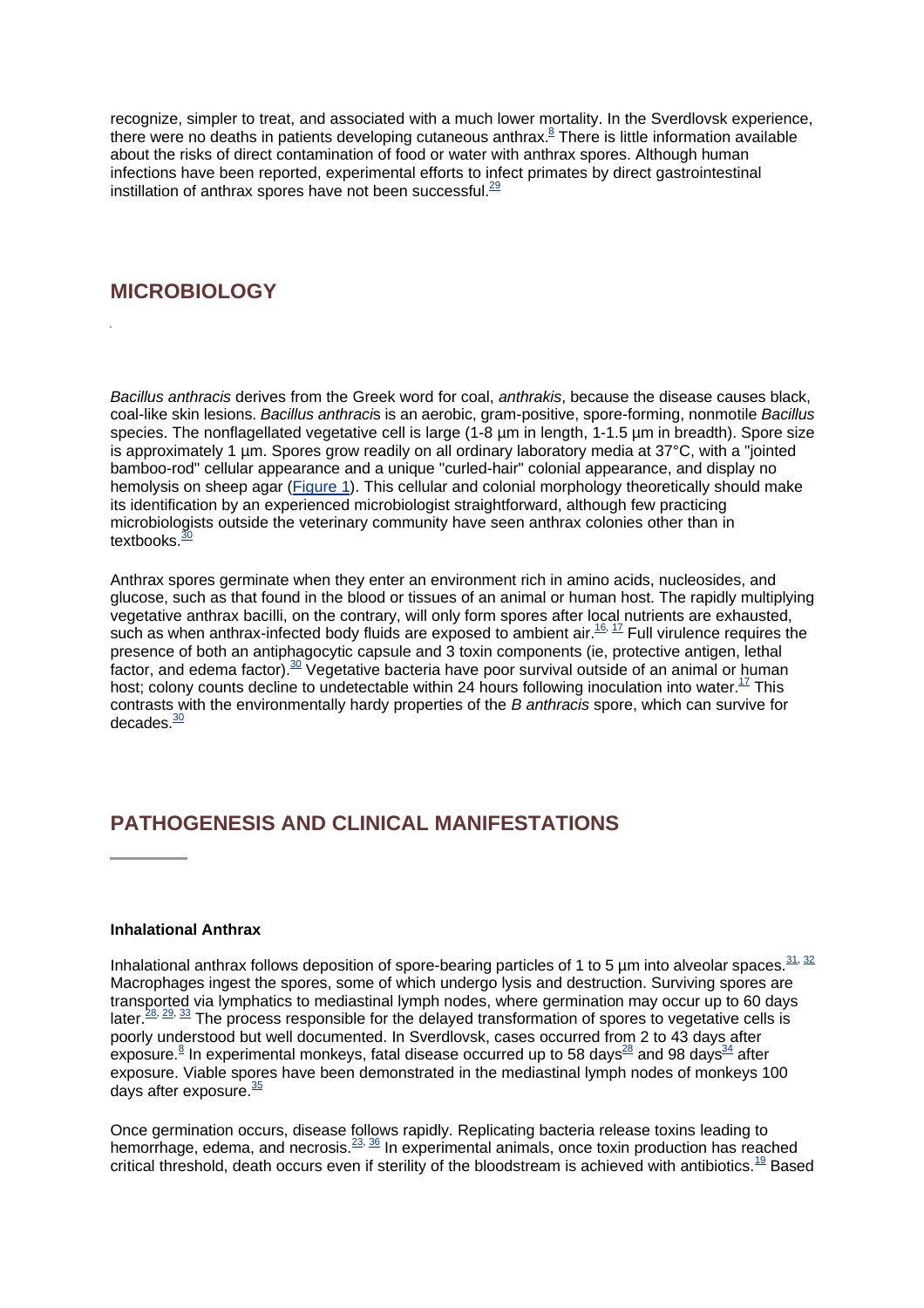on primate data, it has been estimated that for humans the LD 50 (lethal dose sufficient to kill 50% of persons exposed to it) is 2500 to 55,000 inhaled anthrax spores.  $37$ 

The term *inhalational anthrax* reflects the nature of acquisition of the disease. The term *anthrax pneumonia* is misleading. Typical bronchopneumonia does not occur. Postmortem pathological study of patients who died because of inhalational anthrax in Sverdlovsk showed hemorrhagic thoracic lymphadenitis and hemorrhagic mediastinitis in all patients. In up to half of the patients, hemorrhagic meningitis also was seen. No patients who underwent autopsy had evidence of a bronchoalveolar pneumonic process, although 11 of 42 patients undergoing autopsy had evidence of a focal, hemorrhagic, necrotizing pneumonic lesion analogous to the Ghon complex associated with tuberculosis. $38$  These findings are consistent with other human case series and experimentally induced inhalational anthrax in animals.  $\frac{33}{39}$ ,  $\frac{40}{39}$ 

Early diagnosis of inhalational anthrax would be difficult and would require a high index of suspicion. Clinical information is available from only some of the 18 cases reported in the United States in this century and from the limited available information from Sverdlovsk. The clinical presentation has been described as a 2-stage illness. Patients first developed a spectrum of nonspecific symptoms, including fever, dyspnea, cough, headache, vomiting, chills, weakness, abdominal pain, and chest pain. $8, 19$ Signs of illness and laboratory studies were nonspecific. This stage of illness lasted from hours to a few days. In some patients, a brief period of apparent recovery followed. Other patients progressed directly to the second, fulminant stage of illness.<sup>2, 19, 41</sup>

This second stage developed abruptly, with sudden fever, dyspnea, diaphoresis, and shock. Massive lymphadenopathy and expansion of the mediastinum led to stridor in some cases. $^{42,43}$  A chest radiograph most often showed a widened mediastinum consistent with lymphadenopathy (Figure 2).  $42$ Up to half of patients developed hemorrhagic meningitis with concomitant meningismus, delirium, and obtundation. In this second stage of illness, cyanosis and hypotension progress rapidly; death sometimes occurs within hours.<sup>2, 19, 41</sup>

The mortality rate of occupationally acquired cases in the United States is 89%, but the majority of cases occurred before the development of critical care units and, in some cases, before the advent of antibiotics.<sup>19</sup> At Sverdlovsk, it is reported that 68 of the 79 patients with inhalational anthrax died, although the reliability of the diagnosis in the survivors is questionable.<sup>8</sup> Patients who had onset of disease 30 or more days after release of organisms had a higher reported survival rate compared with those with earlier disease onset. Antibiotics, antianthrax globulin, and vaccine were used to treat some residents in the affected area some time after exposure, but which patients received these interventions and when is not known. In fatal cases, the interval between onset of symptoms and death averaged 3 days. This is similar to the disease course and case fatality rate in untreated experimental monkeys, which have developed rapidly fatal disease even after a latency as long as 58 days. $\frac{28}{3}$ 

Modern mortality rates in the setting of contemporary medical and supportive therapy might be lower than those reported historically. However, the 1979 Sverdlovsk experience is not instructive. Although antibiotics, antianthrax globulin, corticosteroids, and mechanical ventilation were used, individual clinical records have not been made public.<sup>8</sup> It is also uncertain if the *B anthracis* strain to which patients were exposed was susceptible to the predominant antibiotics that were used during the outbreak.

Physiological sequelae of severe anthrax infection in animal models have been described as hypocalcemia, profound hypoglycemia, hyperkalemia, depression and paralysis of respiratory center, hypotension, anoxia, respiratory alkalosis, and terminal acidosis.<sup>44, 45</sup> Those animal studies suggest that in addition to the rapid administration of antibiotics, survival might improve with vigilant correction of electrolyte disturbances and acid-base imbalance, glucose infusion, and early mechanical ventilation and vasopressor administration.

# **Cutaneous Anthrax**

Cutaneous anthrax occurs following the deposition of the organism into skin with previous cuts or abrasions especially susceptible to infection.  $21.46$  Areas of exposed skin, such as arms, hands, face,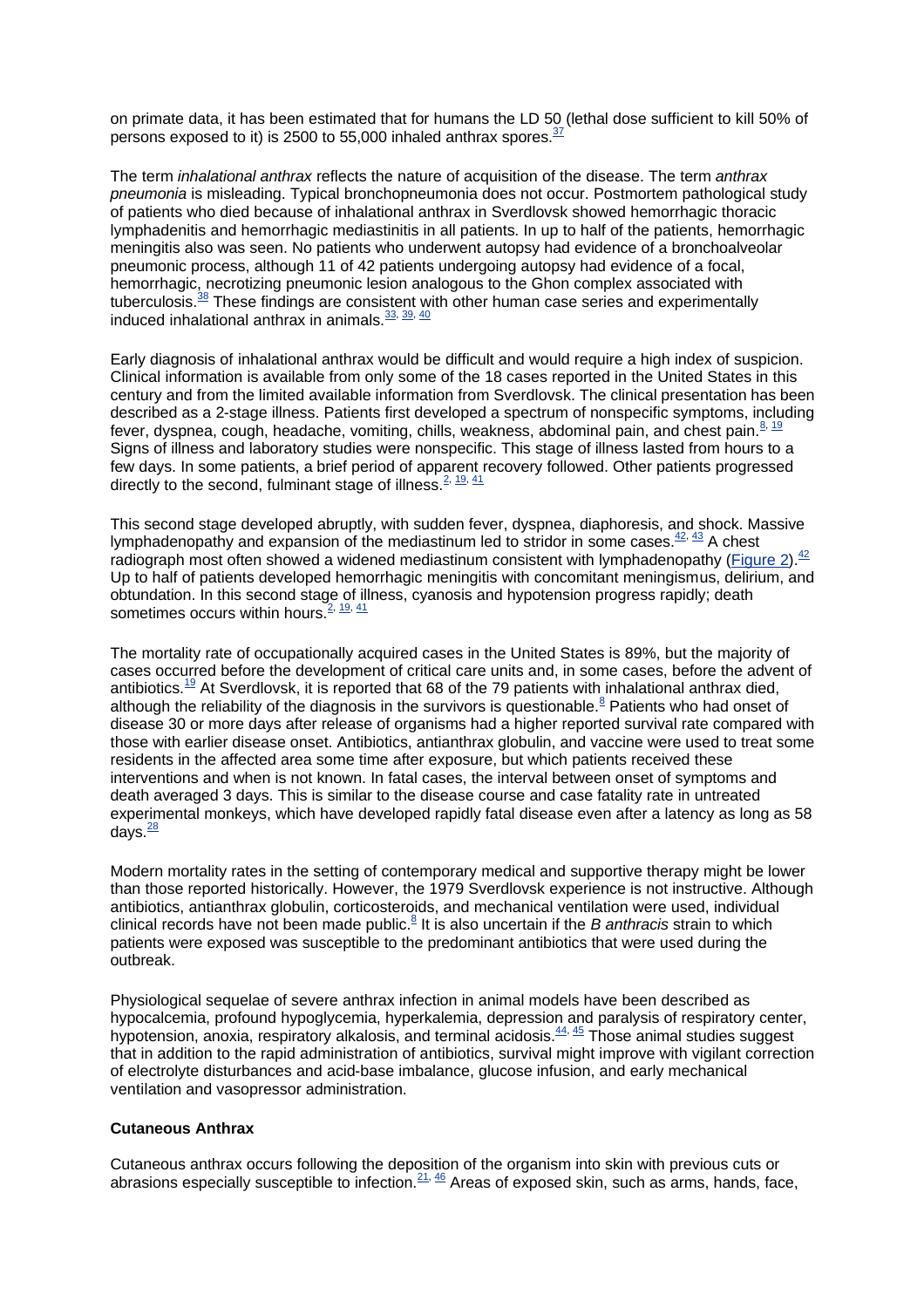and neck, are the most frequently affected. There are no data to suggest the possibility of a prolonged latency period in cutaneous anthrax. In Sverdlovsk, cutaneous cases occurred only as late as 12 days after the original aerosol release.<sup>8</sup> After the spore germinates in skin tissues, toxin production results in local edema (Figure 3). An initially pruritic macule or papule enlarges into a round ulcer by the second day. Subsequently, 1- to 3-mm vesicles may appear, which discharge clear or serosanguinous fluid containing numerous organisms on Gram stain. As shown in Figure 3, development of a painless, depressed, black eschar follows, often associated with extensive local edema. The eschar dries, loosens, and falls off in the next 1 to 2 weeks, most often leaving no permanent scar. Lymphangitis and painful lymphadenopathy can occur with associated systemic symptoms. Although antibiotic therapy does not appear to change the course of eschar formation and healing, it does decrease the likelihood of systemic disease. Without antibiotic therapy, the mortality rate has been reported to be as high as 20%; with antibiotics, death due to cutaneous anthrax is rare.<sup>2</sup>

### **Gastrointestinal Anthrax**

Gastrointestinal anthrax occurs following deposition and subsequent germination of spores in the upper or lower gastrointestinal tract. The former results in the oral-pharyngeal form of disease.<sup>24-26</sup> An oral or esophageal ulcer leads to development of regional lymphadenopathy, edema, and sepsis.  $24-26$ The latter results in primary intestinal lesions occurring predominantly in the terminal ileum or cecum.<sup>38</sup> presenting initially with nausea, vomiting, and malaise and progressing rapidly to bloody diarrhea, acute abdomen, or sepsis.<sup>22</sup> Massive ascites has occurred in some cases of gastrointestinal anthrax.<sup>27</sup> Advanced infection may appear similar to the sepsis syndrome occurring in either inhalational or cutaneous anthrax. $2$  Some authors suggest that aggressive medical intervention such as would be recommended for inhalational anthrax may reduce mortality, although, given the difficulty of early diagnosis, mortality almost inevitably would be high. $2, 22$ 

# **DIAGNOSIS**

Given the rarity of anthrax infection and the possibility that early cases are a harbinger of a larger epidemic, the first suspicion of an anthrax illness must lead to immediate notification of the local or state health department, local hospital epidemiologist, and local or state health laboratory. By this mechanism, definitive tests can be arranged rapidly through a reference laboratory and, as necessary, the US Army Medical Research Institute of Infectious Diseases (USAMRIID), Fort Detrick, Md.

The first evidence of a clandestine release of anthrax as a biological weapon most likely will be patients seeking medical treatment for symptoms of inhalational anthrax. The sudden appearance of a large number of patients in a city or region with an acute-onset flulike illness and case fatality rates of 80% or more, with nearly half of all deaths occurring within 24 to 48 hours, is highly likely to be anthrax or pneumonic plague (Table 1). Currently, there are no effective atmospheric warning systems to detect an aerosol cloud of anthrax spores. $\frac{47}{1}$ 

Rapid diagnostic tests for diagnosing anthrax, such as enzyme-linked immunosorbent assay for protective antigen and polymerase chain reaction, are available only at national reference laboratories. Given the limited availability of these tests and the time required to dispatch specimens and perform assays, rapid diagnostic testing would be primarily for confirmation of diagnosis and determining in vitro susceptibility to antibiotics. In addition, these tests will be used in the investigation and management of anthrax hoaxes, such as the series occurring in late 1998. $48$  They would also be of value should suspicious materials in the possession of a terrorist be identified as possibly containing anthrax.

If only small numbers of cases present contemporaneously, the clinical similarity of early inhalational anthrax to other acute respiratory tract infections may delay initial diagnosis for some days. However,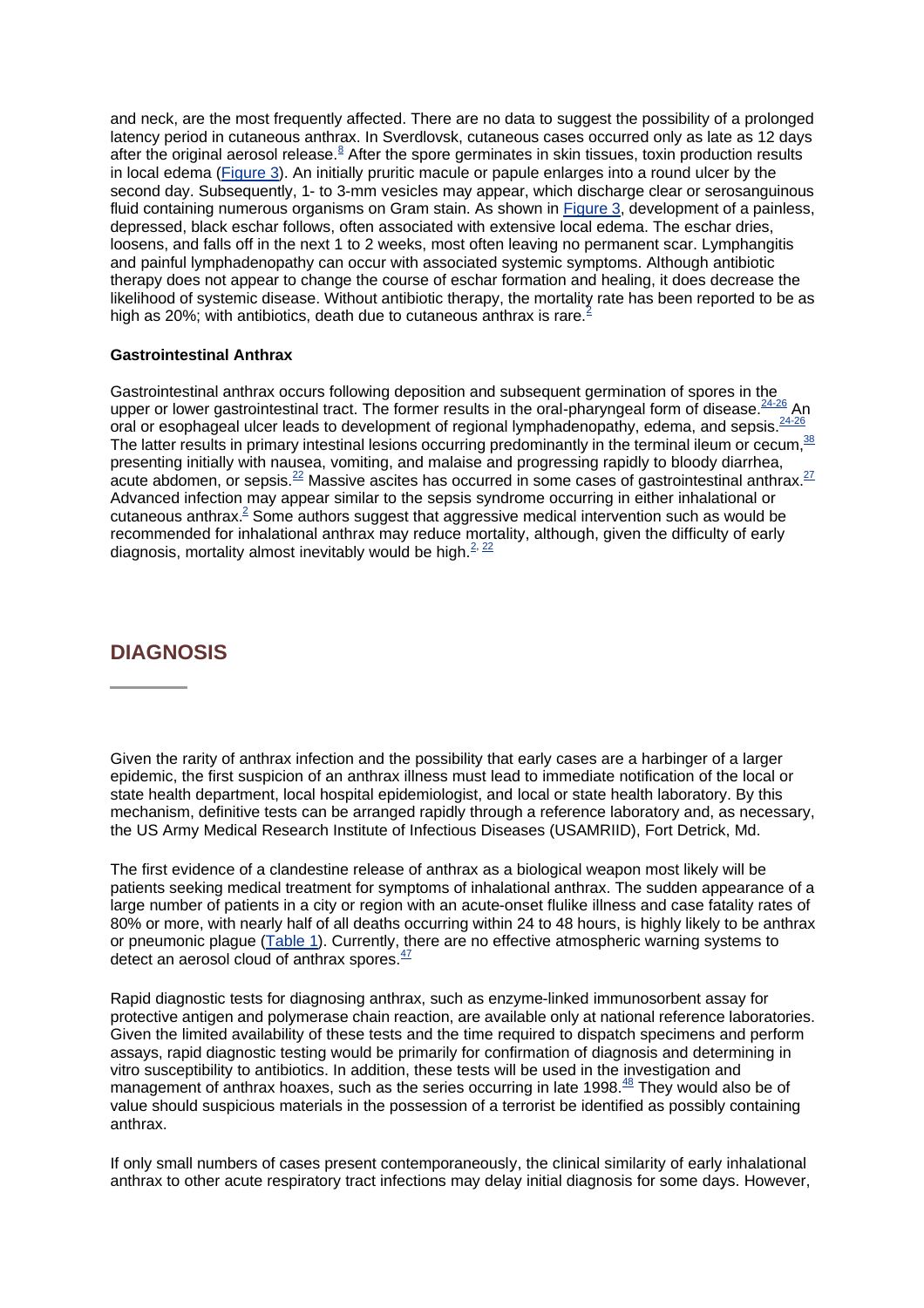diagnosis of anthrax could soon become apparent through the astute recognition of an unusual radiological finding, identification in the microbiology laboratory, or recognition of specific pathologic findings. A widened mediastinum on chest radiograph (Figure 2) in a previously healthy patient with evidence of overwhelming flulike illness is essentially pathognomonic of advanced inhalational anthrax and should prompt immediate action. $23, 42$  Although treatment at this stage would be unlikely to alter the outcome of illness in the patient concerned, it might lead to earlier diagnosis in others.

Microbiologic studies can also demonstrate *B anthracis* and may be the means for initial detection of an outbreak. The bacterial burden may be so great in advanced infection that bacilli are visible on Gram stain of unspun peripheral blood, as has been demonstrated in primate studies (Figure 1). While this is a remarkable finding that would permit an astute clinician or microbiologist to make the diagnosis, the widespread use of automated cell-counter technology in diagnostic laboratories makes this unlikely. $\frac{41}{1}$ 

The most useful microbiologic test is the standard blood culture, which should show growth in 6 to 24 hours. If the laboratory has been alerted to the possibility of anthrax, biochemical testing and review of colonial morphology should provide a preliminary diagnosis 12 to 24 hours later. Definitive diagnosis would require an additional 1 to 2 days of testing in all but a few national reference laboratories. It should be noted, however, that if the laboratory has not been alerted to the possibility of anthrax, *B anthracis* may not be correctly identified. Routine laboratory procedures customarily identify a *Bacillus* species from a blood culture approximately 24 hours after growth, but most laboratories do not further identify *Bacillus* species unless specifically requested to do so. In the United States, the isolation of *Bacillus* species most often represents growth of *Bacillus cereus*. The laboratory and clinician must determine whether its isolation represents specimen contamination.<sup>49</sup> There have been no *B anthracis* bloodstream infections reported for more than 20 years. However, given the possibility of anthrax being used as a weapon and the importance of early diagnosis, it would be prudent for laboratory procedures to be modified so that *B anthracis* is excluded after identification of a *Bacillus* species bacteremia.

Sputum culture and Gram stain are unlikely to be diagnostic, given the lack of a pneumonic process.  $\frac{30}{2}$ If cutaneous anthrax is suspected, a Gram stain and culture of vesicular fluid will confirm the diagnosis.

A diagnosis of inhalational anthrax also might occur at postmortem examination following a rapid, unexplained terminal illness. Thoracic hemorrhagic necrotizing lymphadenitis and hemorrhagic necrotizing mediastinitis in a previously healthy adult are essentially pathognomonic of inhalational anthrax.<sup>38, 43</sup> Hemorrhagic meningitis should also raise strong suspicion of anthrax infection.<sup>23, 38, 43, 50</sup> Despite pathognomonic features of anthrax on gross postmortem examination, the rarity of anthrax makes it unlikely that a pathologist would immediately recognize these findings. If the case were not diagnosed at gross examination, additional days would likely pass before microscopic slides would be available to suggest the disease etiology.

# **VACCINATION**

The US anthrax vaccine, an inactivated cell-free product, was licensed in 1970 and is produced by Bioport Corp, Lansing, Mich (formerly called the Michigan Biologic Products Institute). The vaccine is licensed to be given in a 6-dose series and has recently been mandated for all US military active- and reserve-duty personnel.<sup>51</sup> The vaccine is made from the cell-free filtrate of a nonencapsulated attenuated strain of *B anthracis*. <sup>52</sup> The principal antigen responsible for inducing immunity is the protective antigen.<sup>18, 23</sup> A similar vaccine has been shown in 1 small placebo-controlled human trial to be efficacious against cutaneous anthrax. $\frac{53}{1}$  As of March 1, 1999, approximately 590,000 doses of anthrax vaccine have been administered to US Armed Forces (Gary Strawder, Department of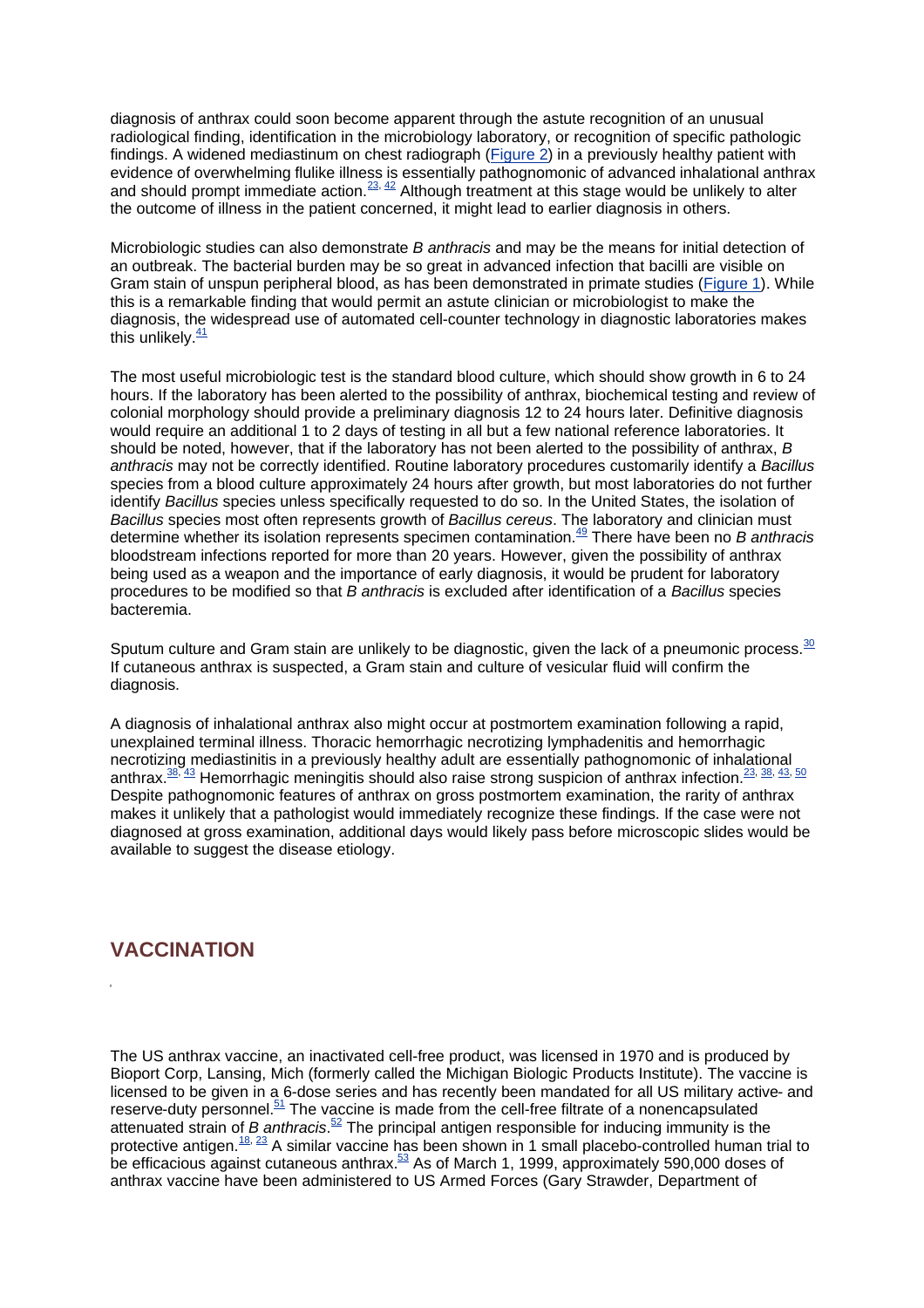Defense, Falls Church, Va, oral communication, April 1999); no serious adverse events have been causally related (Miles Braun, Food and Drug Administration, Rockville, Md, written communication, April 1999). In a study of experimental monkeys, inoculation with this vaccine at 0 and 2 weeks was completely protective against an aerosol challenge at 8 and 38 weeks and 88% effective at 100 weeks. $\frac{54}{5}$ 

A human live attenuated vaccine is produced and used in countries of the former Soviet Union.<sup>55</sup> In the Western world, live attenuated vaccines have been considered unsuitable for use in humans.  $55$ 

Current vaccine supplies are limited and the US production capacity is modest. It will be years before increased production efforts can make available sufficient quantities of vaccine for civilian use. However, even if vaccine were available, populationwide vaccination would not be recommended at this time, given the costs and logistics of a large-scale vaccination program and the unlikely occurrence of a bioterrorist attack in any given community. Vaccination of some essential service personnel should be considered if vaccine becomes available. Postexposure vaccination following a biological attack with anthrax would be recommended with antibiotic administration to protect against residual retained spores, if vaccine were available.

# **THERAPY**

Recommendations regarding antibiotic and vaccine use in the setting of a biological anthrax attack are conditioned by a limited number of studies in experimental animals, current understanding of antibiotic resistance patterns, and the possible requirement to treat large numbers of casualties. A number of possible therapeutic strategies have yet to be fully explored experimentally or submitted for approval to the FDA. For these reasons, the working group offers consensus recommendations based on the best available evidence. The recommendations do not represent uses currently approved by the FDA or an official position on the part of any of the federal agencies whose scientists participated in these discussions and will need to be revised as further relevant information becomes available.

Given the rapid course of symptomatic inhalational anthrax, early antibiotic administration is essential. A delay of antibiotic treatment for patients with anthrax infection even by hours may substantially lessen chances for survival.56, 57 Given the difficulty in achieving rapid microbiologic diagnosis of anthrax, all persons with fever or evidence of systemic disease in an area where anthrax cases are occurring should be treated for anthrax until the disease is excluded.

There are no clinical studies of the treatment of inhalational anthrax in humans. Thus, antibiotic regimens commonly recommended for empirical treatment of sepsis have not been studied in this setting. In fact, natural strains of *B anthracis* are resistant to many of the antibiotics used in these empirical regimens, such as those of the extended-spectrum cephalosporins.  $\frac{58}{2}$  Most naturally occurring anthrax strains are sensitive to penicillin, and penicillin historically has been the preferred therapy for the treatment of anthrax. Penicillin is approved by the FDA for this indication,  $\frac{41}{10}$ ,  $\frac{56}{10}$ , as is doxycycline.<sup>60</sup> In studies of small numbers of monkeys infected with susceptible strains of *B anthracis*, oral doxycycline has proved efficacious.  $\frac{41}{1}$ 

Doxycycline is the preferred option from the tetracycline class of antibiotics because of its proven efficacy in monkey studies and its ease of administration. Other members of this class of antibiotics are suitable alternatives. Although treatment of anthrax infection with ciprofloxacin has not been studied in humans, animal models suggest excellent efficacy.<sup>28, 41, 61</sup> In vitro data suggest that other fluoroquinolone antibiotics would have equivalent efficacy in treating anthrax infection, although no animal data exist for fluoroquinolones other than ciprofloxacin. $59$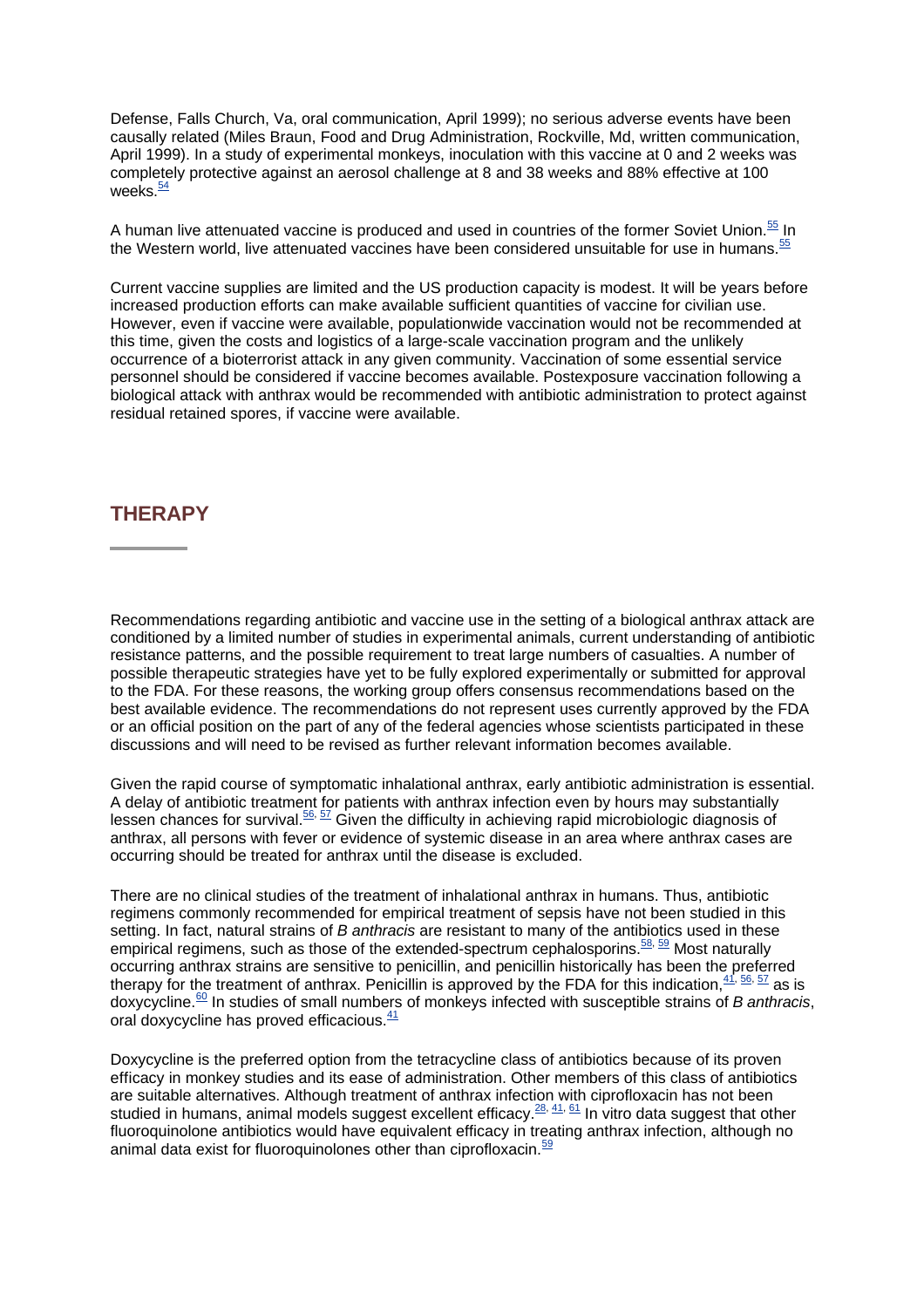Reports have been published of a *B anthracis* vaccine strain that has been engineered by Russian scientists to resist the tetracycline and penicillin classes of antibiotics. $\frac{62}{2}$  Although the engineering of quinolone-resistant *B anthracis* may also be possible, to date there have been no published accounts of this.

Balancing considerations of efficacy with concerns regarding resistance, the working group recommends that ciprofloxacin or other fluoroquinolone therapy be initiated in adults with presumed inhalational anthrax infection. Antibiotic resistance to penicillin- and tetracycline-class antibiotics should be assumed following a terrorist attack until laboratory testing demonstrates otherwise. Once the antibiotic susceptibility of the *B anthracis* strain of the index case has been determined, the most widely available, efficacious, and least toxic antibiotic should be administered to patients and persons requiring postexposure prophylaxis.

In a contained casualty setting (a situation in which a modest number of patients require therapy), the working group recommends intravenous antibiotic therapy, as shown in Table 2. If the number of persons requiring therapy is sufficiently high (ie, a mass casualty setting), the working group recognizes that intravenous therapy will no longer be possible for reasons of logistics and/or exhaustion of equipment and antibiotic supplies, and oral therapy will need to be used (Table 3). The threshold number of cases at which parenteral therapy becomes impossible depends on a variety of factors, including local and regional health care resources.

In experimental animals, antibiotic therapy during anthrax infection has prevented development of an immune response.<sup>28, 62</sup> This suggests that even if the antibiotic-treated patient survives anthrax infection, risk for recurrence remains for at least 60 days because of the possibility of delayed germination of spores. Therefore, the working group recommends that antibiotic therapy be continued for 60 days, with oral therapy replacing intravenous therapy as soon as a patient's clinical condition improves. If vaccine were to become widely available, postexposure vaccination in patients being treated for anthrax infection might permit the duration of antibiotic administration to be shortened to 30 to 45 days, with concomitant administration of 3 doses of anthrax vaccine at 0, 2, and 4 weeks.

The treatment of cutaneous anthrax historically has been with oral penicillin. The working group recommends that oral fluoroquinolone or tetracycline antibiotics as well as amoxicillin in the adult dosage schedules described in Table 2 and Table 3 would be suitable alternatives if antibiotic susceptibility is proved. Although previous guidelines have suggested treating cutaneous anthrax for 7 to 10 days,  $\frac{23}{3}$ ,  $\frac{49}{3}$  the working group recommends treatment for 60 days in the setting of bioterrorism, given the presumed exposure to the primary aerosol. Treatment of cutaneous anthrax generally prevents progression to systemic disease, although it does not prevent the formation and evolution of the eschar. Topical therapy is not useful.<sup>2</sup>

Other antibiotics effective against *B anthracis* in vitro include chloramphenicol, erythromycin, clindamycin, extended-spectrum penicillins, macrolides, aminoglycosides, vancomycin hydrochloride, cefazolin, and other first-generation cephalosporins.  $58, 59, 64$  The efficacy of these antibiotics has not been tested in humans or animal studies. The working group recommends the use of these antibiotics only if the previously cited antibiotics are unavailable or if the strain is otherwise antibiotic resistant. Natural resistance of *B anthracis* strains exists against sulfamethoxazole, trimethoprim, cefuroxime, cefotaxime sodium, aztreonam, and ceftazidime.58, 59, 64 Therefore, these antibiotics should not be used in the treatment or prophylaxis of anthrax infection.

#### **Postexposure Prophylaxis**

Guidelines regarding which populations would require postexposure prophylaxis following the release of anthrax as a biological weapon would need to be developed quickly by state and local health departments in consultation with national experts. These decisions require estimates of the timing and location of the exposure and the relevant weather conditions in an outdoor release.<sup>65</sup> Ongoing monitoring of cases would be needed to define the high-risk areas, direct follow-up, and guide the addition or deletion of groups to receive postexposure prophylaxis.

There are no FDA-approved postexposure antibiotic regimens following exposure to an anthrax aerosol. For postexposure prophylaxis, the working group recommends the same antibiotic regimen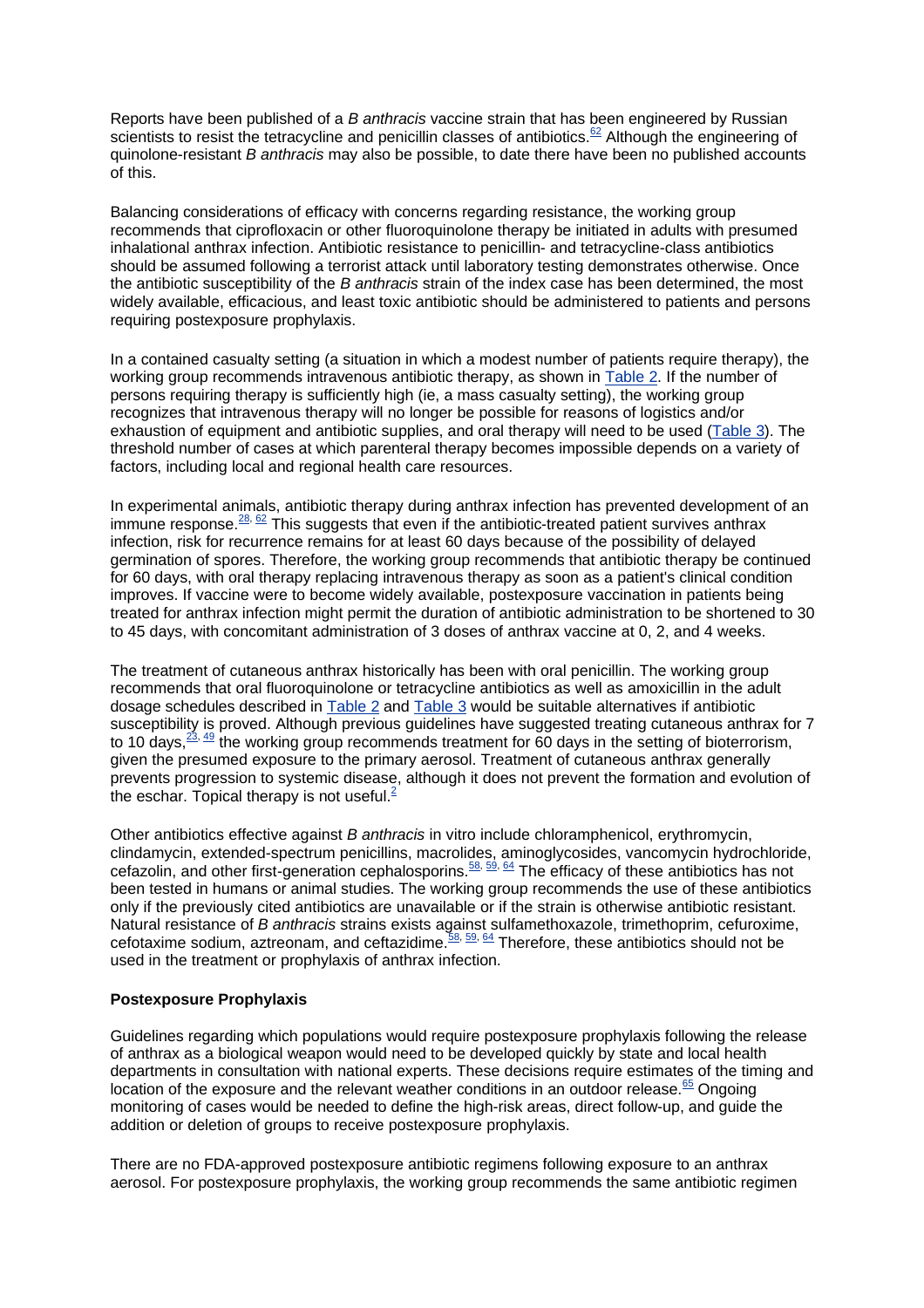as that recommended for treatment of mass casualties; prophylaxis should be continued for 60 days (Table 3).

### **Management of Special Groups**

Consensus recommendations for special groups as set forth herein reflect the clinical and evidencebased judgments of the working group and at this time do not necessarily correspond with FDAapproved use, indications, or labeling.

#### **Children.**

It has been recommended that ciprofloxacin and other fluoroquinolones should not be used in children younger than 16 to 18 years because of a link to permanent arthropathy in adolescent animals and transient arthropathy in a small number of children.<sup>60</sup> However, balancing these risks against the risks of anthrax caused by an engineered antibiotic-resistant strain, the working group recommends that ciprofloxacin be used in the pediatric population for initial therapy or postexposure prophylaxis following an anthrax attack (Table 2). If antibiotic susceptibility testing allows, penicillin should be substituted for the fluoroquinolone.

As a third alternative, doxycycline could be used. The American Academy of Pediatrics has recommended that doxycycline not be used in children younger than 9 years because the drug has resulted in retarded skeletal growth in infants and discolored teeth in infants and children.<sup>60</sup> However, the serious risk of infection following an anthrax attack supports the consensus recommendation that doxycycline be used in children if antibiotic susceptibility testing, exhaustion of drug supplies, or allergic reaction preclude use of penicillin and ciprofloxacin.

In a contained casualty setting, the working group recommends that children receive intravenous antibiotics (Table 2). In a mass casualty setting and as postexposure prophylaxis, the working group recommends that children receive oral antibiotics (Table 3).

The US vaccine is licensed for use only in persons aged 18 to 65 years because studies to date have been conducted exclusively in this group. $52$  No data exist for children, but based on experience with other inactivated vaccines, it is likely that the vaccine would be safe and effective.

#### **Pregnant Women.**

Fluoroquinolones are not generally recommended during pregnancy because of their known association with arthropathy in adolescent animals and small numbers of children. Animal studies have discovered no evidence of teratogenicity related to ciprofloxacin, but no controlled studies of ciprofloxacin in pregnant women have been conducted. Balancing these possible risks against the concerns of anthrax due to engineered antibiotic-resistant strains, the working group recommends that ciprofloxacin be used in pregnant women for therapy and postexposure prophylaxis following an anthrax attack (Table 2 and Table 3). No adequate controlled trials of penicillin or amoxicillin administration during pregnancy exist. However, the CDC recommends penicillin for the treatment of syphilis during pregnancy and amoxicillin as a treatment alternative for chlamydial infections during  $\frac{60}{20}$ 

The working group recommends that pregnant women receive fluoroquinolones in the usual adult dosages. If susceptibility testing allows, intravenous penicillin in the usual adult dosages should be substituted for fluoroquinolones. As a third alternative, intravenous doxycycline could be used. The tetracycline class of antibiotics has been associated with both toxic effects in the liver in pregnant women and fetal toxic effects, including retarded skeletal growth. $60$  Balancing the risks of anthrax infection with those associated with doxycycline use in pregnancy, the working group recommends that doxycycline be used in pregnant women for therapy and postexposure prophylaxis if antibiotic susceptibility testing, exhaustion of drug supplies, or allergic sensitivity preclude the use of penicillin and ciprofloxacin. If doxycycline is used in pregnant women, periodic liver function testing should be performed if possible.

Ciprofloxacin (and other fluoroquinolones), penicillin, and doxycycline (and other tetracyclines) are each excreted in breast milk. Therefore, a breast-feeding woman should be treated or given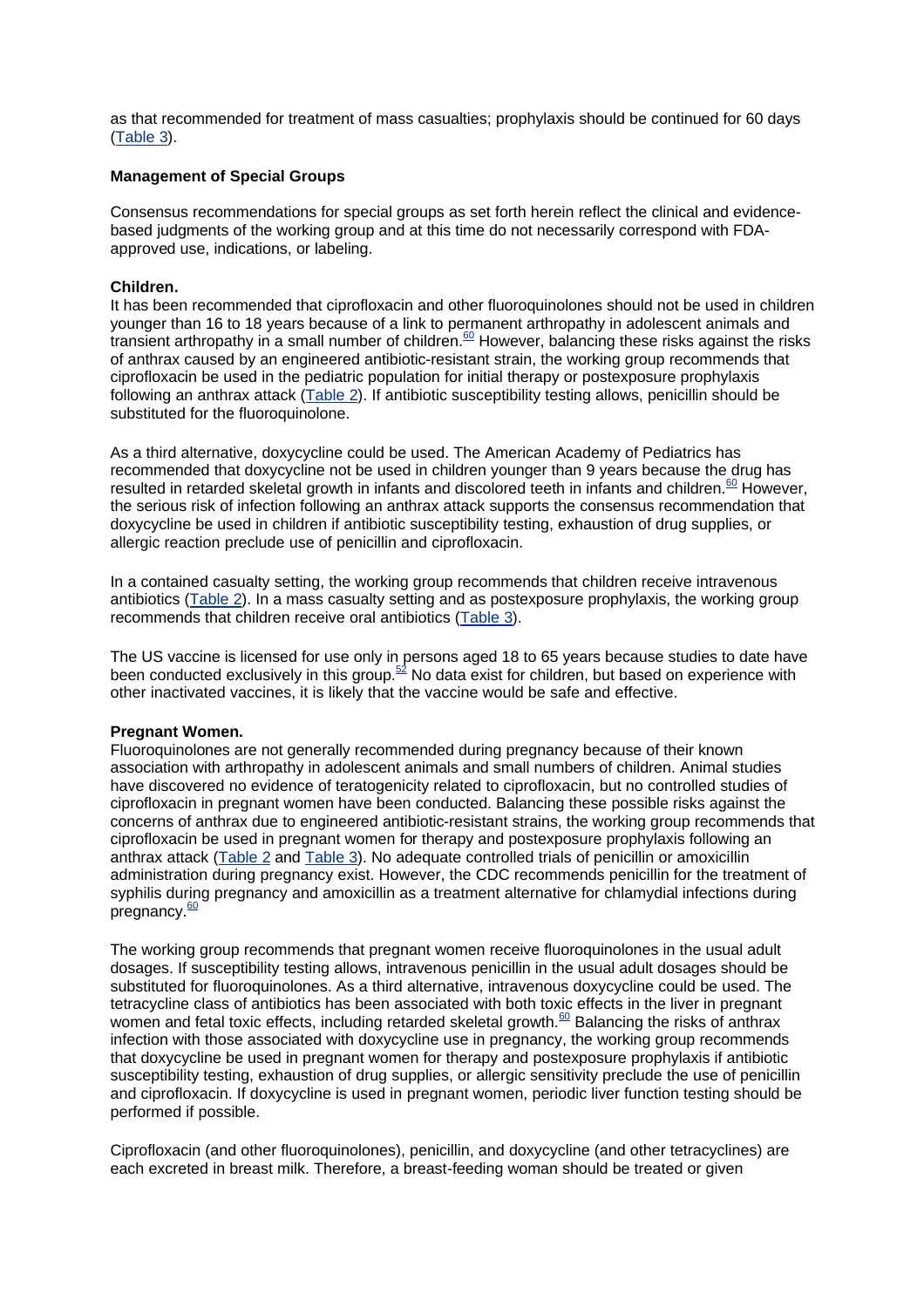prophylaxis with the same antibiotic as her infant based on what is most safe and effective for the infant (see pediatric guidelines herein) to minimize risk to the infant.

#### **Immunosuppressed Persons.**

The antibiotic treatment or postexposure prophylaxis for anthrax among those who are immunosuppressed has not been studied in human or animal models of anthrax infection. Therefore, the working group consensus recommendation is to administer antibiotics as for immunocompetent adults and children (Table 2 and Table 3).

# **INFECTION CONTROL**

There are no data to suggest patient-to-patient transmission of anthrax occurs.  $8,46$  Thus, standard barrier isolation precautions are recommended for hospitalized patients with all forms of anthrax infection, but the use of high-efficiency particulate air filter masks or other measures for airborne protection are not indicated.<sup>66</sup> There is no need to immunize or provide prophylaxis to patient contacts (eg, household contacts, friends, coworkers) unless a determination is made that they, like the patient, were exposed to the aerosol at the time of the attack.

In addition to immediate notification of the hospital epidemiologist and state health department, the local hospital microbiology laboratories should be notified at the first indication of anthrax so that safe specimen processing under biosafety level 2 conditions can be undertaken.<sup>41, 67</sup> A number of disinfectants used for standard hospital infection control, such as hypochlorite, are effective in cleaning environmental surfaces contaminated with infected bodily fluids.<sup>17, 66</sup>

Proper burial or cremation of humans and animals who have died because of anthrax infection is important in preventing further transmission of the disease. Serious consideration should be given to cremation. Embalming of bodies could be associated with special risks.<sup>66</sup> If autopsies are performed, all related instruments and materials should be autoclaved or incinerated.<sup>66</sup> Animal transmission might occur if infected animal remains are not cremated or buried.<sup>16, 21</sup>

# **DECONTAMINATION**

Recommendations regarding decontamination in the event of an intentional aerosolization of anthrax spores are based on evidence concerning aerosolization, anthrax spore survival, and environmental exposures at Sverdlovsk and among goat hair mill workers. The greatest risk to human health following an intentional aerosolization of anthrax spores occurs during the period in which anthrax spores remain airborne, called *primary aerosolization*. The duration for which spores remain airborne and the distance spores travel before they become noninfectious or fall to the ground is dependent on meteorological conditions and aerobiological properties of the dispersed aerosol.<sup>8, 65</sup> Under circumstances of maximum survival and persistence, the aerosol would be fully dispersed within hours to 1 day at most, well before the first symptomatic cases would be seen. Following the discovery that a bioweapon has been used, anthrax spores may be detected on environmental surfaces using rapid assay kits or culture, but they provide no indication as to the risk of reaerosolization.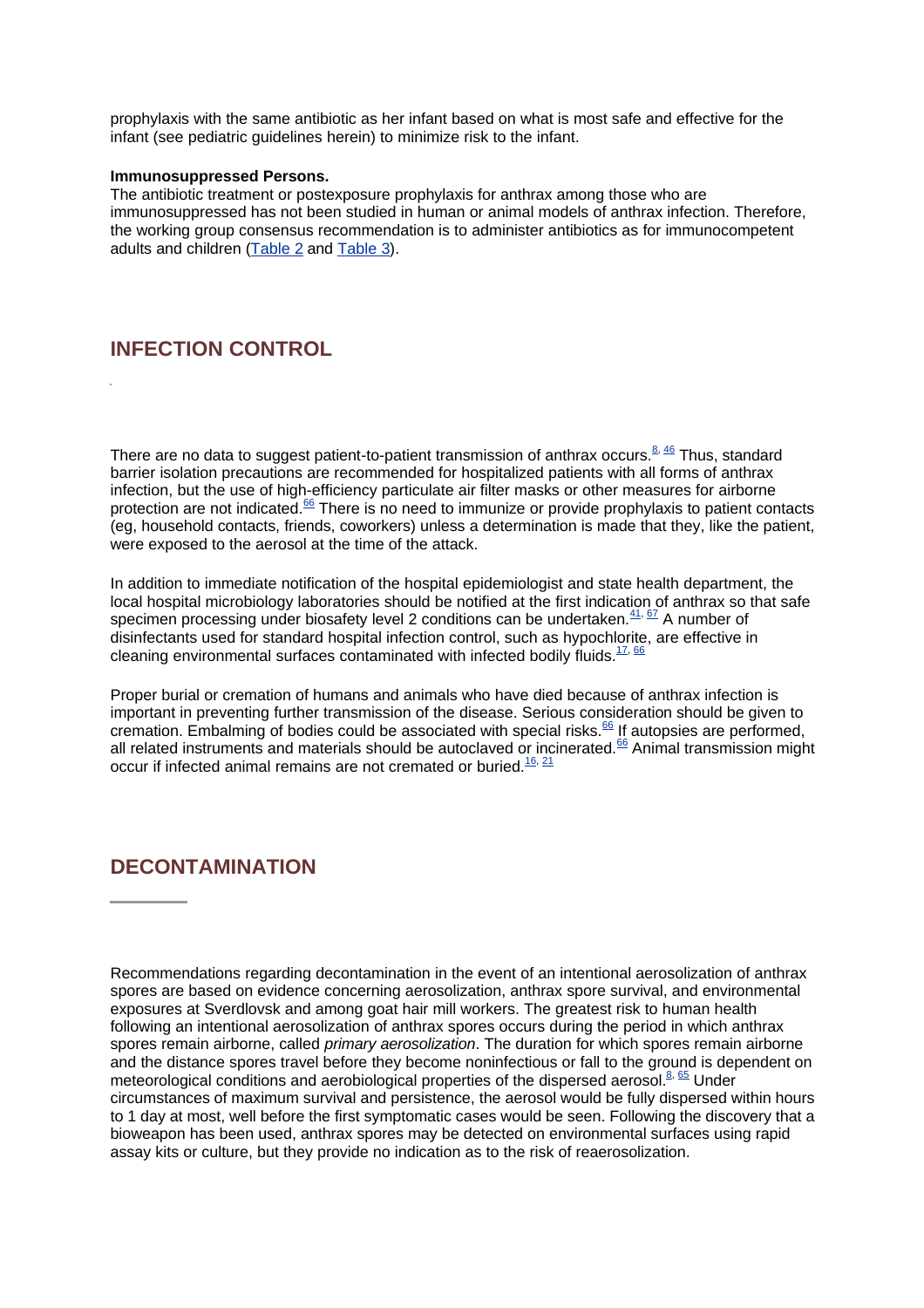The risk that anthrax spores might pose to public health after the period of primary aerosolization can be inferred from the Sverdlovsk experience, investigations in animal hair processing plants, and modeling analyses by the US Army. At Sverdlovsk, new cases of inhalational anthrax developed as late as 43 days after the presumed date of release, but none occurred during the months and years afterward.<sup>68</sup> Some have questioned whether any of those cases with onset of disease beyond 7 days might have represented illness following resuspension of spores from the ground or other surfaces, a process that has been called *secondary aerosolization*. While it is impossible to state with certainty that secondary aerosolizations did not occur, it appears unlikely. It should be noted that few efforts were made to decontaminate the environment after the accident and only 47,000 of the city's 1 million inhabitants were vaccinated.  $8$  The epidemic curve (Figure 4) is typical for a common-source epidemic, and it is possible to account for virtually all patients having been within the area of the plume on the day of the accident. Moreover, if secondary aerosolization had been important, new cases almost certainly would have continued for a period well beyond the observed 43 days.

Although persons working with animal hair or hides are known to be at increased risk of developing inhalational or cutaneous anthrax, surprisingly few of those exposed in the United States have developed disease. During the first half of this century, a significant number of goat hair mill workers were likely exposed to aerosolized spores. Mandatory vaccination became a requirement for working in goat hair mills only in the 1960s. Meanwhile, many unvaccinated person-years of high-risk exposure had occurred, but only 13 cases of inhalational anthrax were reported.<sup>19, 44</sup> One study of environmental exposure was conducted at a Pennsylvania goat hair mill at which workers were shown to inhale up to 510 *B anthracis* particles of at least 5 µm in diameter per person per 8-hour shift. These concentrations of spores were constantly present in the environment during the time of this study, $44$ but no cases of inhalational anthrax occurred.

Modeling analyses have been carried out by US Army scientists seeking to determine the risk of secondary aerosolization. One study concluded that there was no significant threat to personnel in areas contaminated by 1 million spores per square meter either from traffic on asphalt-paved roads or from a runway used by helicopters or jet aircraft. $\frac{69}{2}$  A separate study showed that in areas of ground contaminated with 20 million *Bacillus subtilis* spores per square meter, a soldier exercising actively for a 3-hour period would inhale between 1000 and 15,000 spores. $\frac{70}{6}$ 

Much has been written about the technical difficulty of decontaminating an environment contaminated with anthrax spores. A classic case is the experience at Gruinard Island in the United Kingdom. During World War II, British military undertook explosives testing with anthrax spores on this island off the Scottish coast. Spores persisted and remained viable for 36 years following the conclusion of testing. Decontamination of the island occurred in stages, beginning in 1979 and ending in 1987, when the island was finally declared fully decontaminated. The total cost is unpublished, but materials required included 280 tons of formaldehyde and 2000 tons of seawater. $\frac{17}{11}$ ,  $\frac{71}{11}$ 

If an environmental surface is proved to be heavily contaminated with anthrax spores in the immediate area of a spill or close proximity to the point of release of an anthrax aerosol, decontamination of that area may decrease the slight risk of acquiring anthrax by secondary aerosolization. However, decontamination of large urban areas or even a building following an exposure to an anthrax aerosol would be extremely difficult and is not indicated. Although the risk of disease caused by secondary aerosolization would be extremely low, it would be difficult to offer absolute assurance that there was not risk whatsoever. Postexposure vaccination, if vaccine were available, might be a possible intervention that could further lower the risk of anthrax infection in this setting.

In the setting of an announced alleged anthrax release, such as the series of anthrax hoaxes occurring in many areas of the United States in 1998, $\frac{48}{12}$  any person coming in direct physical contact with a substance alleged to be anthrax should perform thorough washing of the exposed skin and articles of clothing with soap and water.<sup>72</sup> Further decontamination of directly exposed individuals or of others is not indicated. In addition, any person in direct physical contact with the alleged substance should receive postexposure antibiotic prophylaxis until the substance is proved not to be anthrax. If the alleged substance is proved to be anthrax, immediate consultation with experts at the CDC and USAMRIID should be obtained.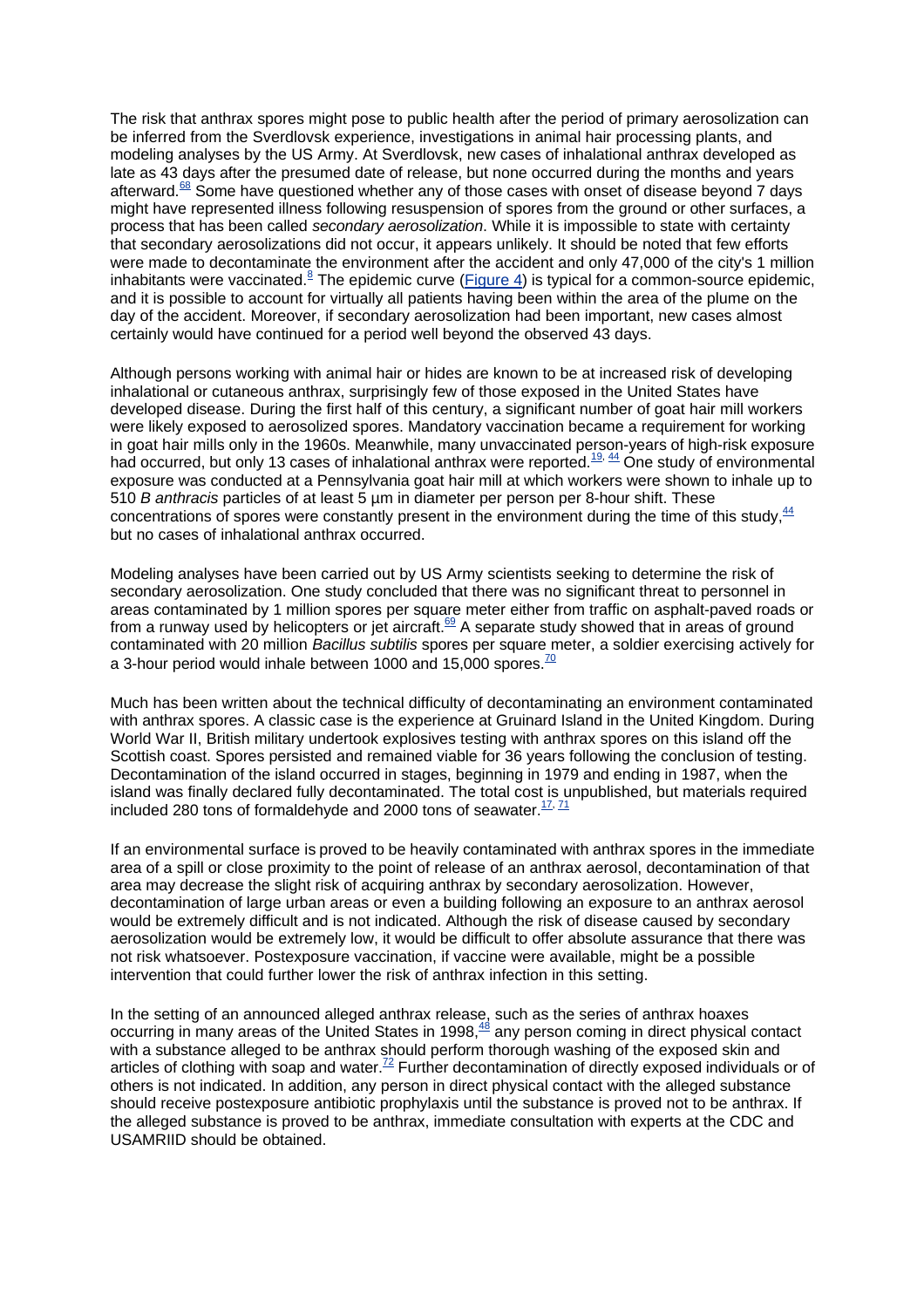# **ADDITIONAL RESEARCH**

To develop a maximally effective response to a bioterrorist incident involving anthrax, the medical community will require new knowledge of the organism, its genetics and pathogenesis, improved rapid diagnostic techniques, improved prophylactic and therapeutic regimens, and an improved secondgeneration vaccine. $47$  A recently published Russian study indicates that genes transferred from the related *B cereus* can act to enable *B anthracis* to evade the protective effect of the live attenuated Russian vaccine in a rodent model.<sup>73</sup> Research is needed to determine the role of these genes with respect to virulence and ability to evade vaccine-induced immunity. Furthermore, the relevance of this finding for the US vaccine needs to be established. An accelerated vaccine development effort is needed to allow the manufacture of an improved second-generation product that requires fewer doses. Finally, an expanded knowledge base is needed regarding possible maximum incubation times after inhalation of spore-containing aerosols and optimal postexposure antibiotic regimens.

# **Author/Article Information**

**Author Affiliations:** The Center for Civilian Biodefense Studies (Drs Inglesby, Henderson, Bartlett, O'Toole, Perl, and Russell), and the Schools of Medicine (Drs Inglesby, Bartlett, and Perl) and Public Health (Drs Henderson, O'Toole, and Russell), Johns Hopkins University, Baltimore, Md; Viral and Rickettsial Diseases, California Department of Health, Berkeley (Dr Ascher); US Army Medical Research Institute of Infectious Diseases, Frederick, Md (Drs Eitzen, Friedlander, and Parker); Office of Emergency Management, New York, NY (Mr Hauer); Centers for Disease Control and Prevention, Atlanta, Ga (Dr McDade); Acute Disease Epidemiology, Minnesota Department of Health, Minneapolis (Dr Osterholm); and the Office of Emergency Preparedness, Department of Health and Human Services, Rockville, Md (Dr Tonat).

**Corresponding Author and Reprints:** Thomas V. Inglesby, MD, Johns Hopkins Center for Civilian Biodefense Studies, Johns Hopkins University, Candler Bldg, Suite 850, 111 Market Pl, Baltimore, MD 21202 (e-mail: tvi@jhmi.edu).

**Ex Officio Participants in the Working Group on Civilian Biodefense:** George Curlin, MD, National Institutes of Health, Bethesda, Md; Margaret Hamburg, MD, and William Raub, PhD, Office of Assistant Secretary for Planning and Evaluation, DHHS, Washington, DC; Robert Knouss, MD, Office of Emergency Preparedness, DHHS, Rockville, Md; Marcelle Layton, MD, Office of Communicable Disease, New York City Health Department, New York, NY; and Brian Malkin and Stuart Nightingale, MD, FDA, Rockville.

**Funding/Support:** Funding for this study primarily was provided by each participant's institution or agency. The Office of Emergency Preparedness, DHHS, provided travel funds for 4 members of the group.

**Disclaimers:** In many cases, the indication and dosages and other information are not consistent with current approved labeling by the US Food and Drug Administration (FDA). The recommendations on the use of drugs and vaccine for uses not approved by the FDA do not represent the official views of the FDA or of any of the federal agencies whose scientists participated in these discussions. Unlabeled uses of the products recommended are noted in the sections of this article in which these products are discussed. Where unlabeled uses are indicated, information used as the basis for the recommendation is discussed.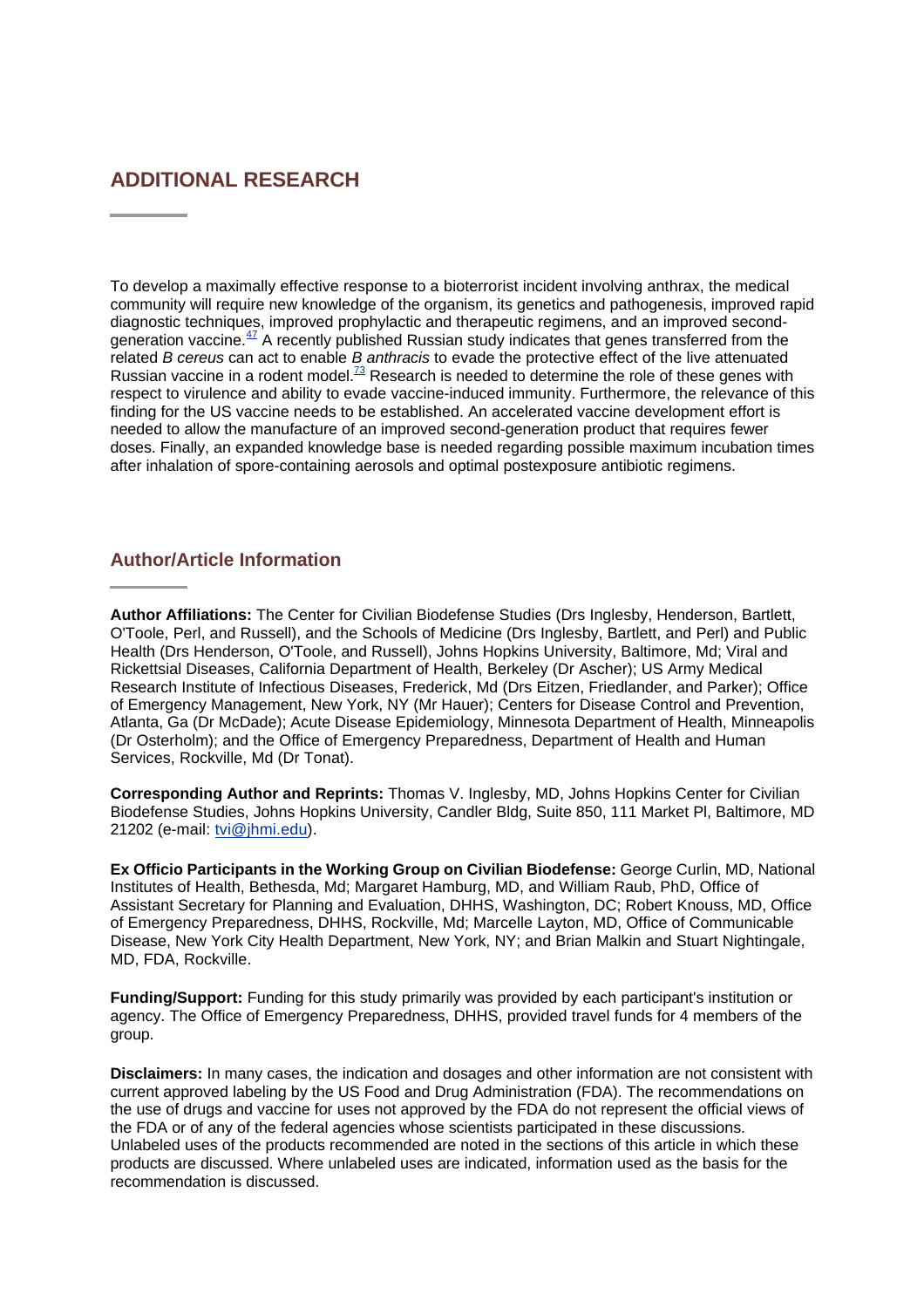The views, opinions, assertions, and findings contained herein are those of the authors and should not be construed as official US Department of Defense or US Department of Army positions, policies, or decisions unless so designated by other documentation.

**Additional Articles:** This article is 1 in a series entitled *Medical and Public Health Management Following the Use of a Biological Weapon: Consensus Statements of the Working Group on Civilian Biodefense*.

**Acknowledgment:** The working group wishes to thank Jeanne Guillermin, PhD, professor of sociology, Boston College, Boston, Mass, for her comments on the manuscript. Starting in 1992, Dr Guillermin directed the interview project to verify onset, hospital, and death data for the 1979 Sverdlovsk victims, which will be detailed in *Anthrax, A Book of Names*, from California Press. We also thank Matthew Meselson, Timothy Townsend, MD, Martin Hugh-Jones, MA, VetMB, MPH, PhD, and Philip Brachman, MD, for their review and commentary of the manuscript.

# **REFERENCES**

1. Carter A, Deutsch J, Zelicow P. Catastrophic terrorism. *Foreign Aff.* 1998;77:80-95.

2.

Lew D. *Bacillus anthracis* (anthrax). In: Mandell GL, Bennett JE, Dolin R, eds. *Principles and Practices of Infectious Disease.*New York, NY: Churchill Livingstone Inc; 1995:1885-1889.

3. Christopher GW, Cieslak TJ, Pavlin JA, Eitzen EM. Biological warfare: a historical perspective. *JAMA.* 1997;278:412-417. **MEDLINE** 

4. Cole LA. The specter of biological weapons. *Sci Am.* December 1996:60-65.

5. Zilinskas RA. Iraq's biological weapons: the past as future? *JAMA.* 1997;278:418-424. **MEDLINE** 

6. Public Health Service Office of Emergency Preparedness.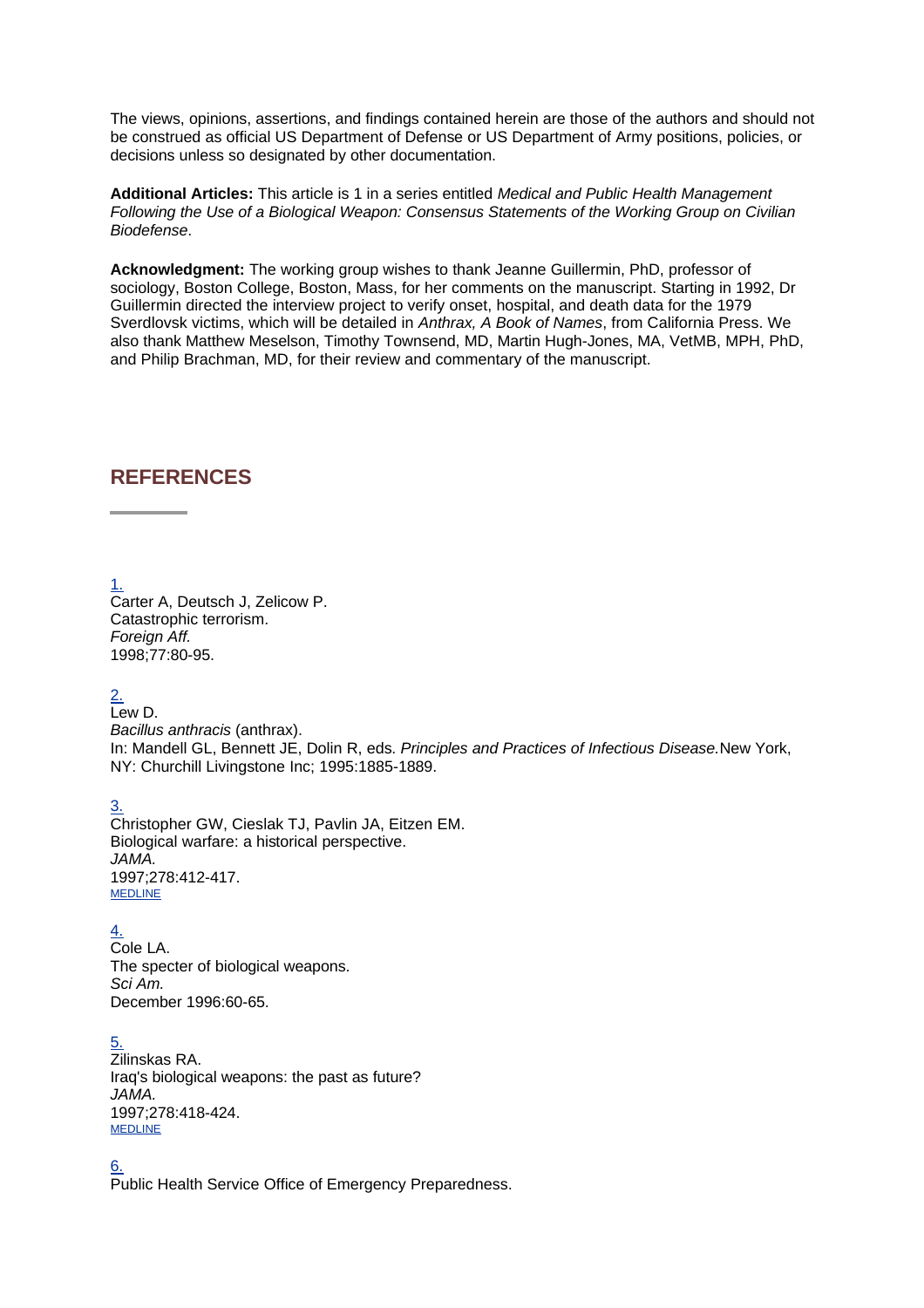*Proceedings of the Seminar on Responding to the Consequences of Chemical and Biological Terrorism*.

Washington, DC: US Dept of Health and Human Services; 1995.

# 7.

WuDunn S, Miller J, Broad W. How Japan germ terror alerted world. *New York Times.* May 26, 1998:1-6.

# 8.

Meselson M, Guillemin J, Hugh-Jones M, et al. The Sverdlovsk anthrax outbreak of 1979. *Science.* 1994;266:1202-1208. **MEDLINE** 

# 9.

World Health Organization. *Health Aspects of Chemical and Biological Weapons.* Geneva, Switzerland: World Health Organization; 1970:98-99.

# 10.

Simon JD. Biological terrorism: preparing to meet the threat. *JAMA.* 1997;278:428-430. **MEDLINE** 

# 11.

Cristy GA, Chester CV. *Emergency Protection Against Aerosols*. Oak Ridge, Tenn: Oak Ridge National Laboratory; 1981. Publication ORNL-5519.

# 12.

Office of Technology Assessment, US Congress. *Proliferation of Weapons of Mass Destruction*. Washington, DC: US Government Printing Office; 1993:53-55. Publication OTA-ISC-559.

# 13.

Kaufmann AF, Meltzer MI, Schmid GP. The economic impact of a bioterrorist attack. *Emerg Infect Dis.* 1997;3:83-94. **MEDLINE** 

# 14.

Kohout E, Sehat A, Ashraf M. Anthrax: a continuous problem in south west Iran. *Am J Med Sci.* 1964;247:565.

# 15.

Pienaar UV. Epidemiology of anthrax in wild animals and the control on anthrax epizootics in the Kruger National Park, South Africa. *Fed Proc.* 1967;26:1496-1591. **MEDLINE**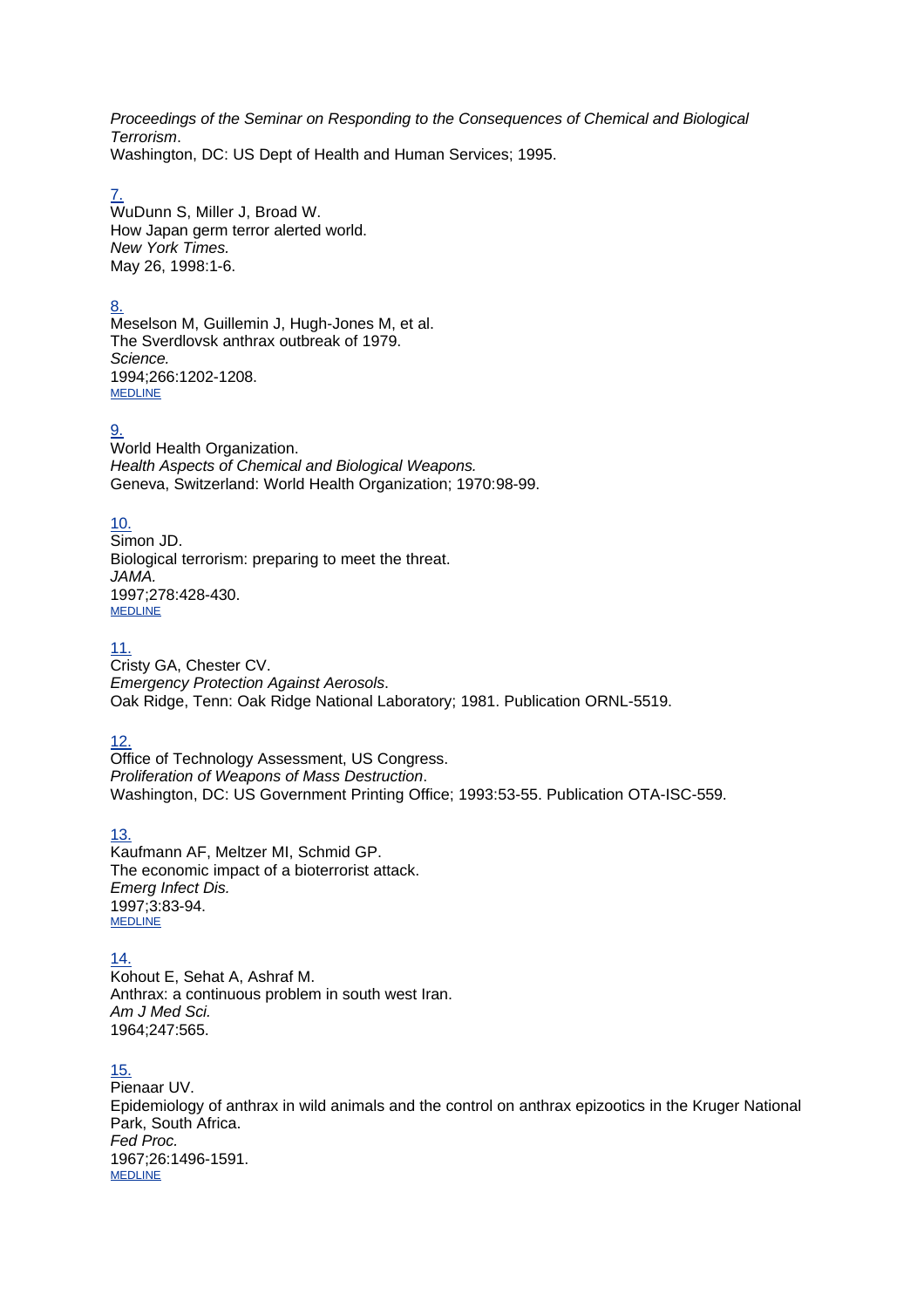Dragon DC, Rennie RP. The ecology of anthrax spores. *Can Vet J.* 1995;36:295-301. **MEDLINE** 

### 17.

Titball RW, Turnbull PC, Hutson RA. The monitoring and detection of *Bacillus anthracis* in the environment. *J Appl Bacteriol.* 1991;70(suppl):9S-18S.

# 18.

Brachman PS, Friedlander A. Anthrax. In: Plotkin SA, Orenstein WA, eds. *Vaccines*3rd ed. Philadelphia, Pa: WB Saunders Co; 1999:629- 637.

# 19.

Brachman PS. Inhalation anthrax. *Ann N Y Acad Sci.* 1980;353:83-93. MEDLINE

# 20.

Centers for Disease Control and Prevention. Summary of notifiable diseases, 1945-1994. *MMWR Morb Mortal Wkly Rep.* 1994;43:70-78.

# 21.

Myenye KS, Siziya S, Peterson D. Factors associated with human anthrax outbreak in the Chikupo and Ngandu villages of Murewa district in Mashonaland East Province, Zimbabwe. *Cent Afr J Med.* 1996;42:312-315. **MEDLINE** 

# 22.

Tekin A, Bulut N, Unal T. Acute abdomen due to anthrax. *Br J Surg.* 1997;84:813. **MEDLINE** 

# 23.

Friedlander A. Anthrax. In: Zajtchuk R, Bellamy RF, eds. *Textbook of Military Medicine: Medical Aspects of Chemical and Biological Warfare*Washington, DC: Office of the Surgeon General, US Dept of the Army; 1997:467- 478.

# 24.

Sirisanthana T, Nelson KE, Ezzell JW, Abshire TG. Serological studies of patients with cutaneous and oral-pharyngeal anthrax from northern Thailand. *Am J Trop Med Hyg.* 1988;39:575-581. **MEDLINE**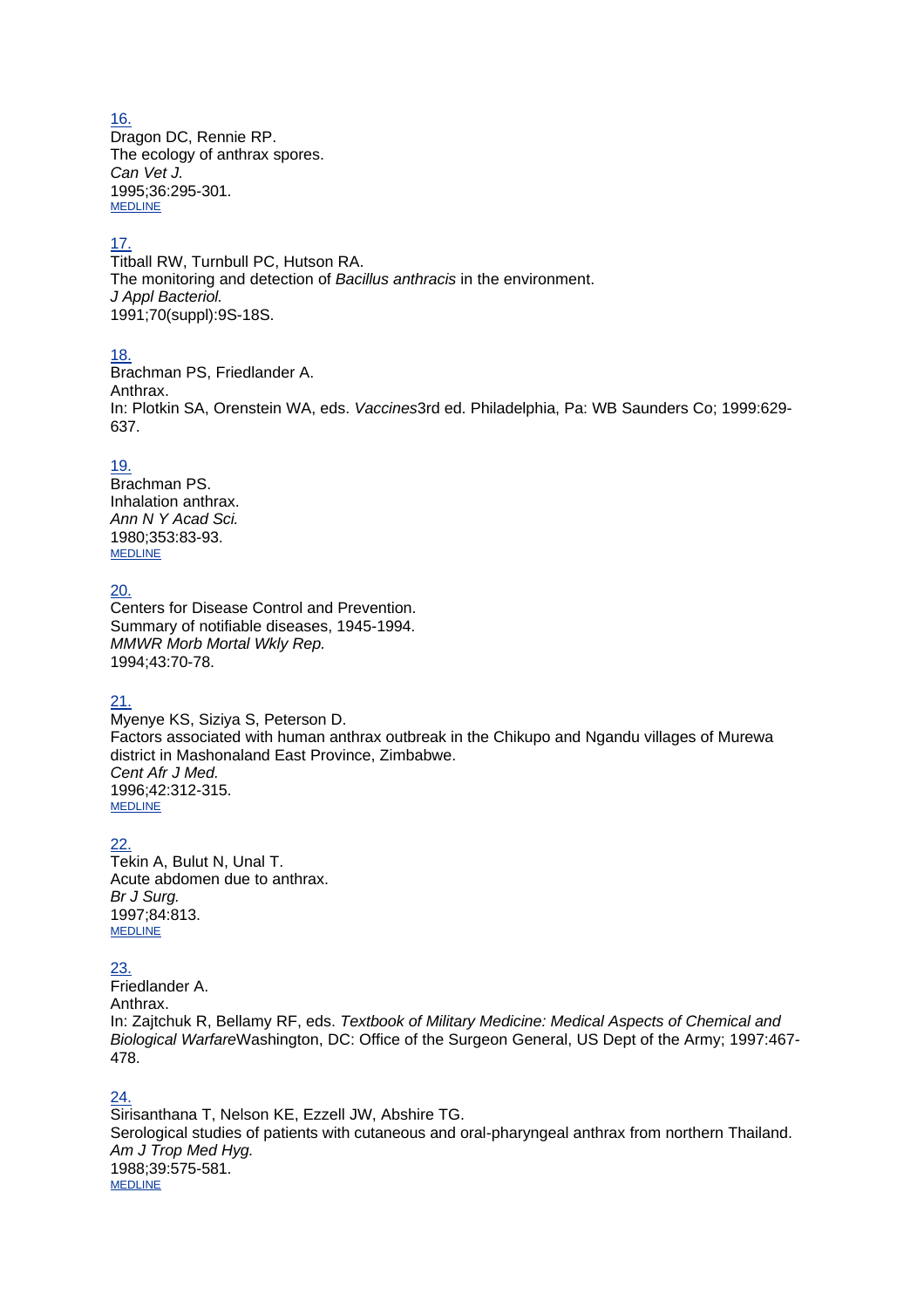Kunanusont C, Limpakarnjanarat K, Foy HM. Outbreak of anthrax in Thailand. *Ann Trop Med Parasitol.* 1989;84:507-512.

#### 26.

Sirisanthana T, Navachareon N, Tharavichitkul P, Sirisanthana V, Brown AE. Outbreak of oral-pharyngeal anthrax. *Am J Trop Med Hyg.* 1984;33:144-150. MEDLINE

# 27.

Dutz W, Saidi F, Kouhout E. Gastric anthrax with massive ascites. *Gut.* 1970;11:352-354. **MEDLINE** 

# 28.

Friedlander A, Welkos SL, Pitt ML, et al. Postexposure prophylaxis against experimental inhalation anthrax. *J Infect Dis.* 1993;167:1239-1242. **MEDLINE** 

# 29.

Lincoln RE, Hodges DR, Klein F, et al. Role of the lymphatics in the pathogenesis of anthrax. *J Infect Dis.* 1965;115:481-494. **MEDLINE** 

#### 30.

Williams RP. *Bacillus anthracis* and other spore forming bacilli. In: Braude AI, Davis LE, Fierer J, eds. *Infectious Disease and Medical Microbiology.*Philadelphia, Pa: WB Saunders Co; 1986:270-278.

# 31.

Druett HA, Henderson DW, Packman L, Peacock S. Studies on respiratory infection. *J Hyg.* 1953;51:359-371.

# 32.

Hatch TF. Distribution and deposition of inhaled particles in respiratory tract. *Bacteriol Rev.* 1961;25:237-240.

# 33.

Ross JM. The pathogenesis of anthrax following the administration of spores by the respiratory route. *J Pathol Bacteriol.* 1957;73:485-495.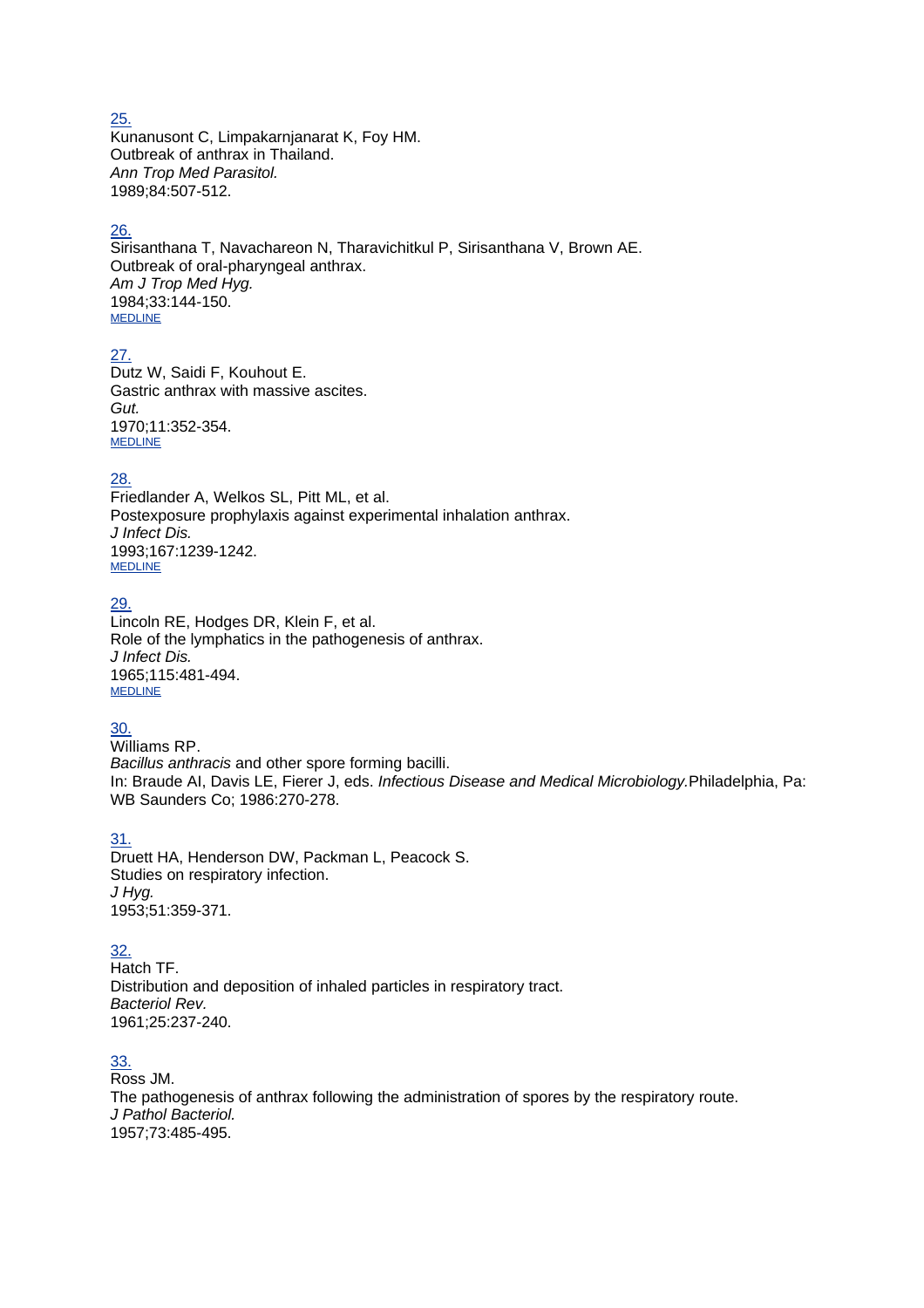Glassman HN. Industrial inhalation anthrax. *Bacteriol Rev.* 1966;30:657-659.

### 35.

Henderson DW, Peacock S, Belton FC. Observations on the prophylaxis of experimental pulmonary anthrax in the monkey. *J Hyg.* 1956;54:28-36.

# 36.

Smith H, Keppie J. Observations on experimental anthrax. *Nature.* 1954;173:869-870.

# 37.

Defense Intelligence Agency. *Soviet Biological Warfare Threat*. Washington, DC: US Dept of Defense; 1986. Publication DST-161OF-057-86.

# 38.

Amramova FA, Grinberg LM, Yampolskaya O, Walker DH. Pathology of inhalational anthrax in 42 cases from the Sverdlovsk outbreak in 1979. *Proc Natl Acad Sci U S A.* 1993;90:2291-2294. **MEDLINE** 

39. Dalldorf F, Kaufmann AF, Brachman PS. Woolsorters' disease. *Arch Pathol.* 1971;92:418-426. **MEDLINE** 

40. Gleiser CA, Berdjis CC, Harman HA, Gochenour WS. Pathology of experimental respiratory anthrax in Macaca Mulatta. *Br J Exp Pathol.* 1963;44:416-426.

# 41.

Franz DR, Jahrling PB, Friedlander A, et al. Clinical recognition and management of patients exposed to biological warfare agents. *JAMA.* 1997;278:399-411. **MEDLINE** 

# 42.

Vessal K, Yeganehdoust J, Dutz W, Kohout E. Radiologic changes in inhalation anthrax. *Clin Radiol.* 1975;26:471-474. **MEDLINE** 

# 43.

Albrink WS, Brooks SM, Biron RE, Kopel M.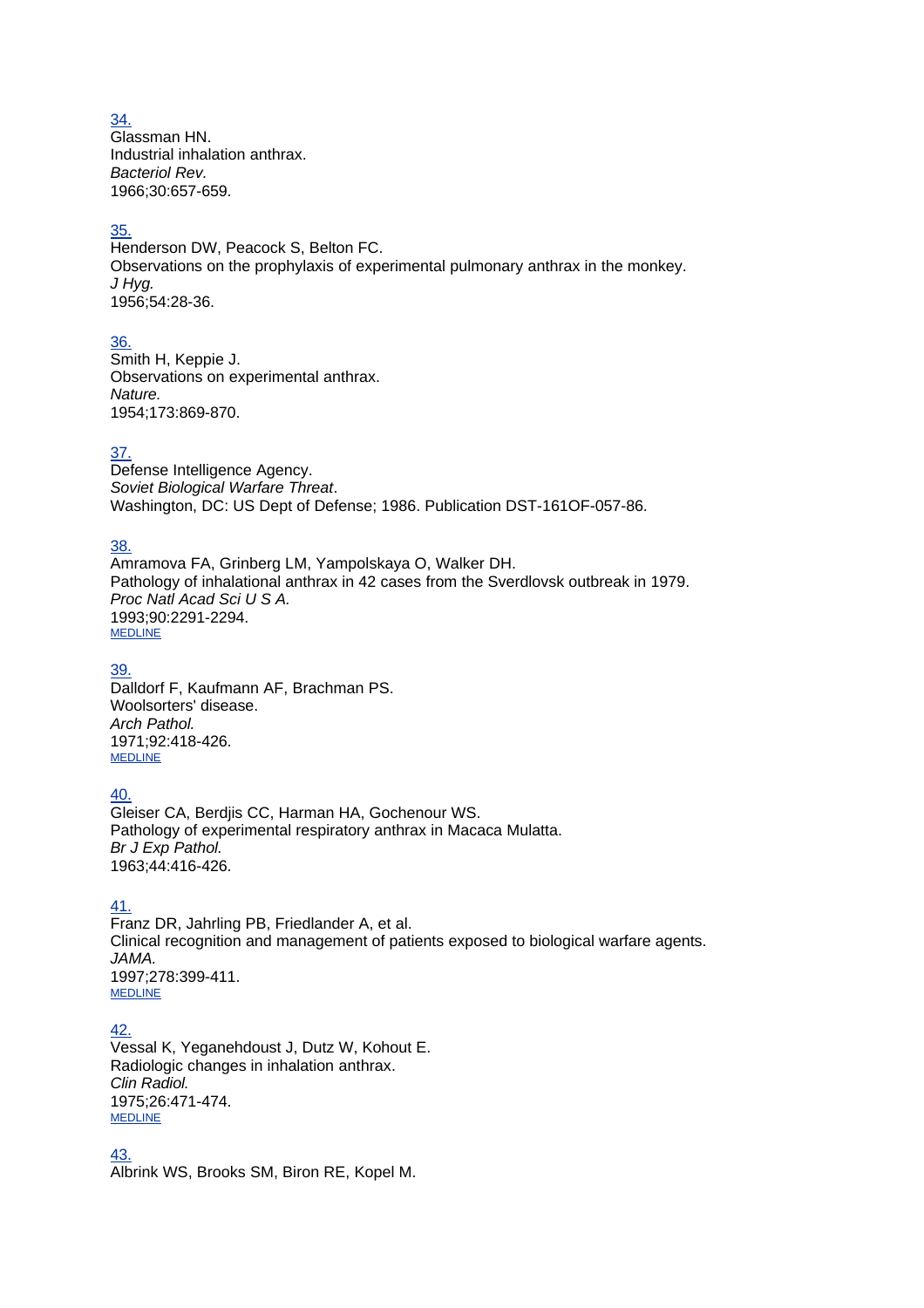Human inhalation anthrax. *Am J Pathol.* 1960;36:457-471.

#### 44.

Dahlgren CM, Buchanan LM, Decker HM, et al. *Bacillus anthracis* aerosols in goat hair processing mills. *Am J Hyg.* 1960;72:24-31.

# 45.

Walker JS, Lincoln RE, Klein F. Pathophysiological and biochemical changes in anthrax. *Fed Proc.* 1967;26:1539-1544. MEDLINE

### 46.

Pile JC, Malone JD, Eitzen EM, Friedlander A. Anthrax as a potential biological warfare agent. *Arch Intern Med.* 1998;158:429-434. **MEDLINE** 

# 47.

Institute of Medicine National Research Council. *Improving Civilian Medical Response to Chemical and Biological Terrorist Incidents.* Washington, DC: National Academy Press; 1998:1-70.

#### 48.

Centers for Disease Control and Prevention. Bioterrorism alleging use of anthrax and interim guidelines for management—United States, 1998. *MMWR Morb Mortal Wkly Rep.* 1999;48:69-74. **MEDLINE** 

# 49.

Penn C, Klotz SA. Anthrax. In: Gorbach SL, Bartlett JG, Blacklow NR, eds.*Infectious Diseases*Philadelphia, Pa: WB Saunders Co; 1998:1575-1578.

# 50.

Brachman PS. Anthrax. In: Hoeprich PD, Jordan MC, Ronald AR, eds. *Infectious Diseases*Philadelphia, Pa: JB Lippincott; 1994:1003-1008.

# 51.

Anthrax vaccine, military use in Persian Gulf region [press release]. Washington, DC: US Dept of Defense; September 8, 1998.

# 52.

Michigan Department of Public Health. *Anthrax Vaccine Absorbed*. Lansing: Michigan Dept of Public Health; 1978.

53. Brachman PS, Gold H, Plotkin SA, Fekety FR, Werrin M, Ingraham NR.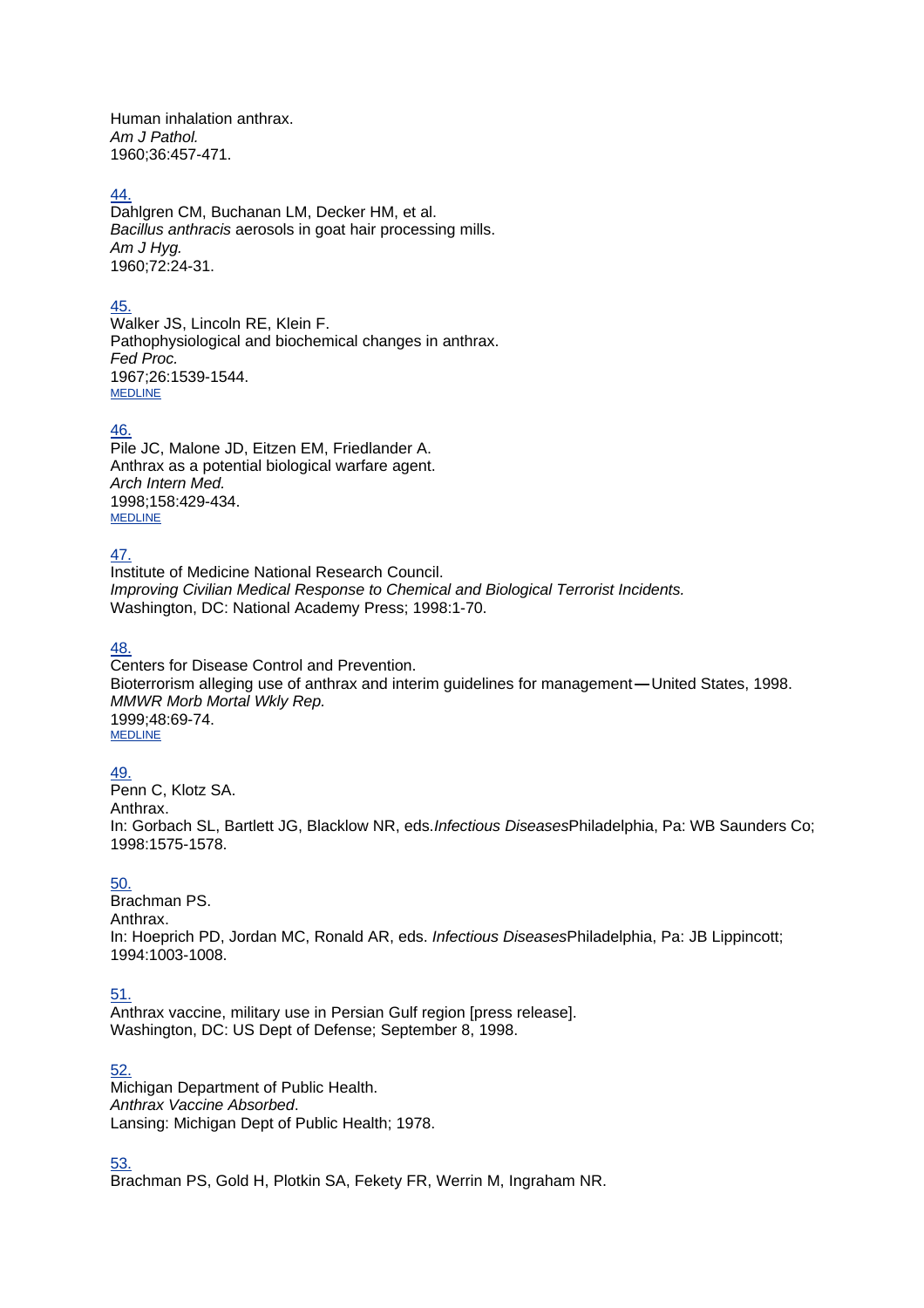Field evaluation of human anthrax vaccine. *Am J Public Health.* 1962;52:632-645.

### 54.

Ivins BE, Fellows P, Pitt ML, et al. Efficacy of standard human anthrax vaccine against *Bacillus anthracis* aerosol spore challenge in rhesus monkeys. *Salisbury Med Bull.* 1996;87:125-126.

#### 55.

Turnbull PC. Anthrax vaccines: past, present and future. *Vaccine.* 1991;9:533-539. **MEDLINE** 

### 56.

Barnes JM. Penicillin and *B anthracis.* J Pathol Bacteriol. 1947;194:113-125.

# 57.

Lincoln RE, Klein F, Walker JS, et al. Successful treatment of monkeys for septicemic anthrax. In: Antimicrobial Agents and Chemotherapy-1964Washington, DC: American Society for Microbiology; 1965:759-763.

#### 58.

Odendaal MW, Peterson PM, de Vos V, Botha AD. The antibiotic sensitivity patterns of *Bacillus anthracis* isolated from the Kruger National Park. *Onderstepoort J Vet Res.* 1991;58:17-19. MEDLINE

#### 59.

Doganay M, Aydin N. Antimicrobial susceptibility of *Bacillus anthracis.* Scand J Infect Dis. 1991;23:333-335.

#### 60.

American Hospital Formulary Service. *AHFS Drug Information*. Bethesda, Md: American Society of Health System Pharmacists; 1996.

# 61.

Kelly D, Chulay JD, Mikesell P, Friedlander A. Serum concentrations of penicillin, doxycycline, and ciprofloxacin during prolonged therapy in rhesus monkeys. *J Infect Dis.* 1992;166:1184-1187. **MEDLINE** 

62. Stepanov AV, Marinin LI, Pomerantsev AP, Staritsin NA. Development of novel vaccines against anthrax in man. *J Biotechnol.*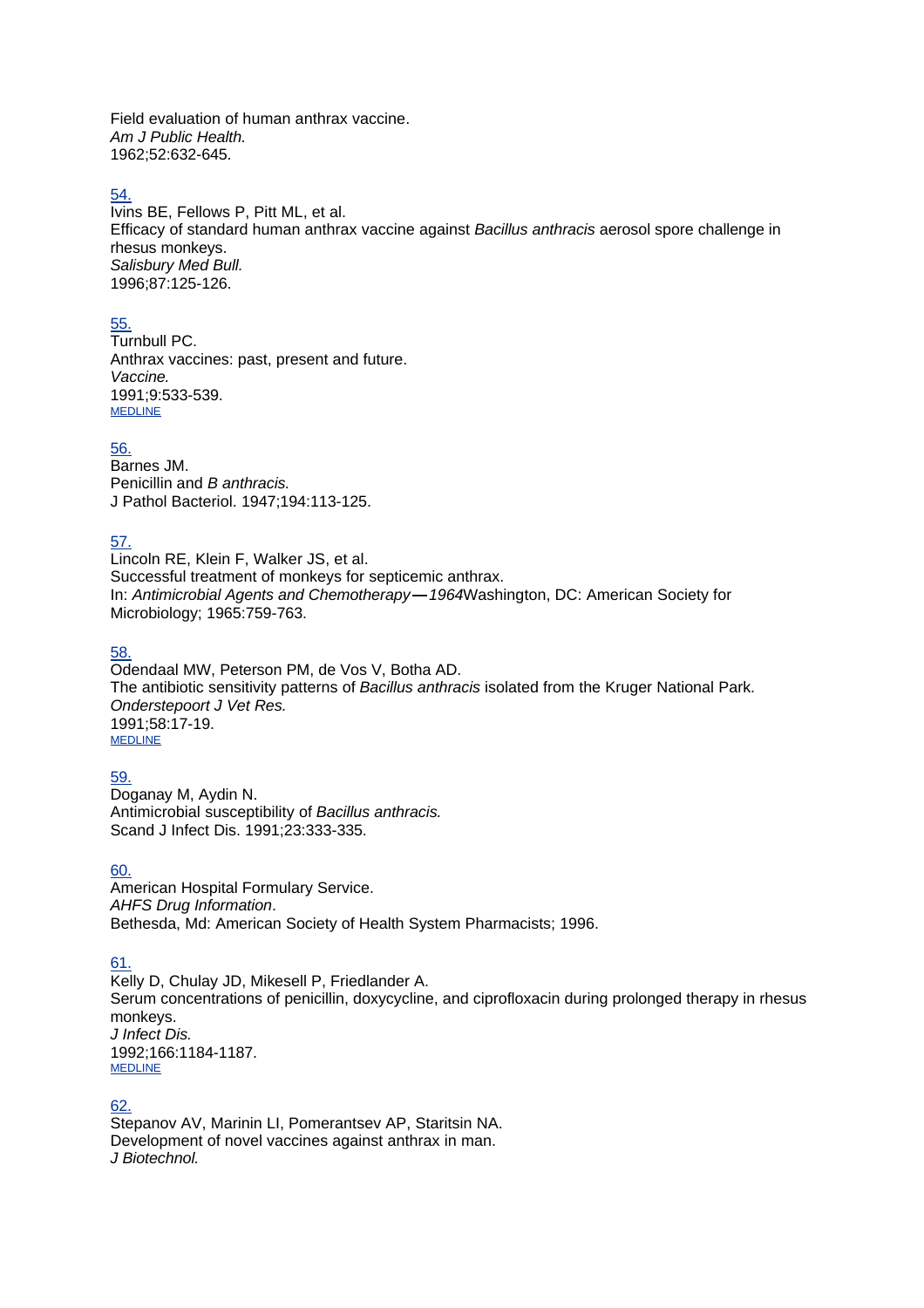1996;44:155-160. MEDLINE

63. Schaad UB, Abdus Salam M, Aujard Y, et al. Use of fluoroquinolones in pediatrics. *Pediatr Infect Dis J.* 1995;14:1-9. **MEDLINE** 

#### 64.

Lightfoot NF, Scott RJ, Turnbull PC. Antimicrobial susceptibility of*Bacillus anthracis:* proceedings of the international workshop on anthrax. *Salisbury Med Bull.* 1990;68:95-98.

### 65.

Perkins WA. Public health implications of airborne infection. *Bacteriol Rev.* 1961;25:347-355.

# 66.

American Public Health Association. Anthrax. In: Benenson AS, ed. *Control of Communicable Diseases Manual*Washington, DC: American Public Health Association; 1995:18-22.

# 67.

Morse S, McDade J. Recommendations for working with pathogenic bacteria. *Methods Enzymol.* 1994;235:1-26. **MEDLINE** 

# 68.

Guillermin J. *Anthrax: The Investigation of a Lethal Outbreak.* Berkeley: University of California Press. In press.

# 69.

Chinn KS. *Reaerosolization Hazard Assessment for Biological Agent-Contaminated Hardstand Areas*. Life Sciences Division, Dugway Proving Ground, Utah: US Dept of the Army; 1996:1-40. Publication DPG/JCP-96/012.

# 70.

Resnick IG, Martin DD, Larsen LD. *Evaluation of Need for Detection of Surface Biological Agent Contamination*. Dugway Proving Ground, Life Sciences Division, US Dept of the Army; 1990:1-35. Publication DPG-FR-90-711.

# 71.

Manchee RJ, Stewart WD. The decontamination of Gruinard Island. *Chem Br.* July 1988;690-691.